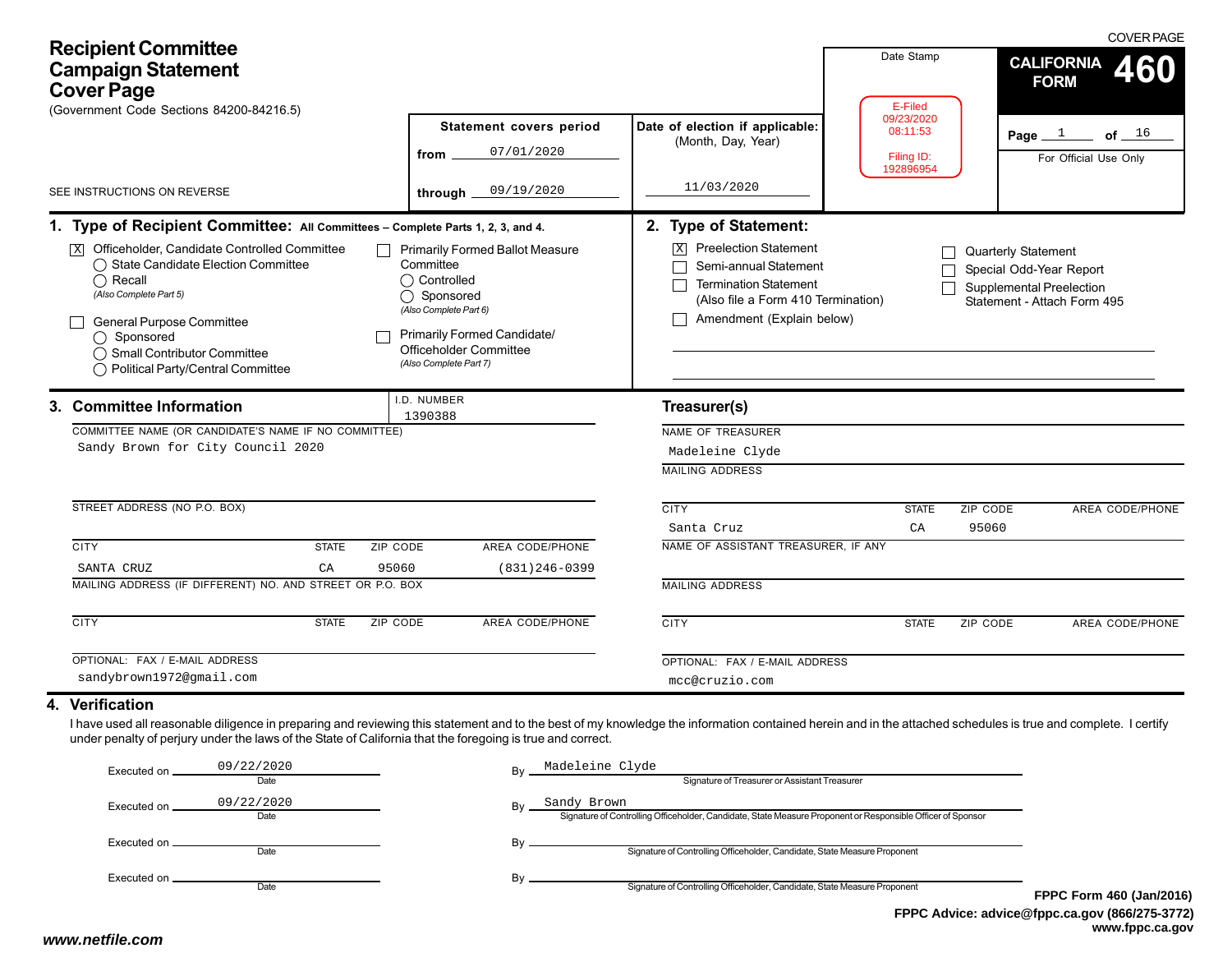### **Recipient Committee Campaign Statement Cover Page — Part 2**

#### **5. Officeholder or Candidate Controlled Committee**

| NAME OF OFFICEHOLDER OR CANDIDATE                                            |     |
|------------------------------------------------------------------------------|-----|
| Sandy Brown                                                                  |     |
| OFFICE SOUGHT OR HELD (INCLUDE LOCATION AND DISTRICT NUMBER IF APPLICABLE)   |     |
| City Council Member City Council - Santa Cruz: City of Santa Cruz            |     |
| RESIDENTIAL/BUSINESS ADDRESS (NO. AND STREET)<br><b>CITY</b><br><b>STATE</b> | 7IP |

**Related Committees Not Included in this Statement:** *List any committees not included in this statement that are controlled by you or are primarily formed to receive contributions or make expenditures on behalf of your candidacy.*

| <b>COMMITTEE NAME</b>    |                              |          | I.D. NUMBER |                       |
|--------------------------|------------------------------|----------|-------------|-----------------------|
|                          |                              |          |             |                       |
| <b>NAME OF TREASURER</b> |                              |          |             | CONTROLLED COMMITTEE? |
|                          |                              |          | <b>YES</b>  | <b>NO</b>             |
| <b>COMMITTEE ADDRESS</b> | STREET ADDRESS (NO P.O. BOX) |          |             |                       |
|                          |                              |          |             |                       |
| <b>CITY</b>              | <b>STATE</b>                 | ZIP CODE |             | AREA CODE/PHONE       |
|                          |                              |          |             |                       |
| <b>COMMITTEE NAME</b>    |                              |          | I.D. NUMBER |                       |
|                          |                              |          |             |                       |
|                          |                              |          |             |                       |
| <b>NAME OF TREASURER</b> |                              |          |             | CONTROLLED COMMITTEE? |
|                          |                              |          | <b>YES</b>  | NO                    |
| <b>COMMITTEE ADDRESS</b> | STREET ADDRESS (NO P.O. BOX) |          |             |                       |
|                          |                              |          |             |                       |
| <b>CITY</b>              | <b>STATE</b>                 | ZIP CODE |             | AREA CODE/PHONE       |

#### **6. Primarily Formed Ballot Measure Committee**

NAME OF BALLOT MEASURE

| <b>BALLOT NO. OR LETTER</b> | <b>JURISDICTION</b> | <b>SUPPORT</b><br><b>OPPOSE</b> |
|-----------------------------|---------------------|---------------------------------|
|-----------------------------|---------------------|---------------------------------|

**Identify the controlling officeholder, candidate, or state measure proponent, if any.**

NAME OF OFFICEHOLDER, CANDIDATE, OR PROPONENT

| OFFICE SOUGHT OR HELD | I DISTRICT NO. IF ANY |  |
|-----------------------|-----------------------|--|
|                       |                       |  |

#### **7. Primarily Formed Candidate/Officeholder Committee** *List names of officeholder(s) or candidate(s) for which this committee is primarily formed.*

| NAME OF OFFICEHOLDER OR CANDIDATE | OFFICE SOUGHT OR HELD | <b>SUPPORT</b><br><b>OPPOSE</b> |
|-----------------------------------|-----------------------|---------------------------------|
| NAME OF OFFICEHOLDER OR CANDIDATE | OFFICE SOUGHT OR HELD | <b>SUPPORT</b><br><b>OPPOSE</b> |
| NAME OF OFFICEHOLDER OR CANDIDATE | OFFICE SOUGHT OR HELD | <b>SUPPORT</b><br><b>OPPOSE</b> |
| NAME OF OFFICEHOLDER OR CANDIDATE | OFFICE SOUGHT OR HELD | <b>SUPPORT</b><br><b>OPPOSE</b> |

*Attach continuation sheets if necessary*

COVER PAGE - PART 2

**460**

Page <u>2</u> of <u>16</u>

**CALIFORNIA FORM**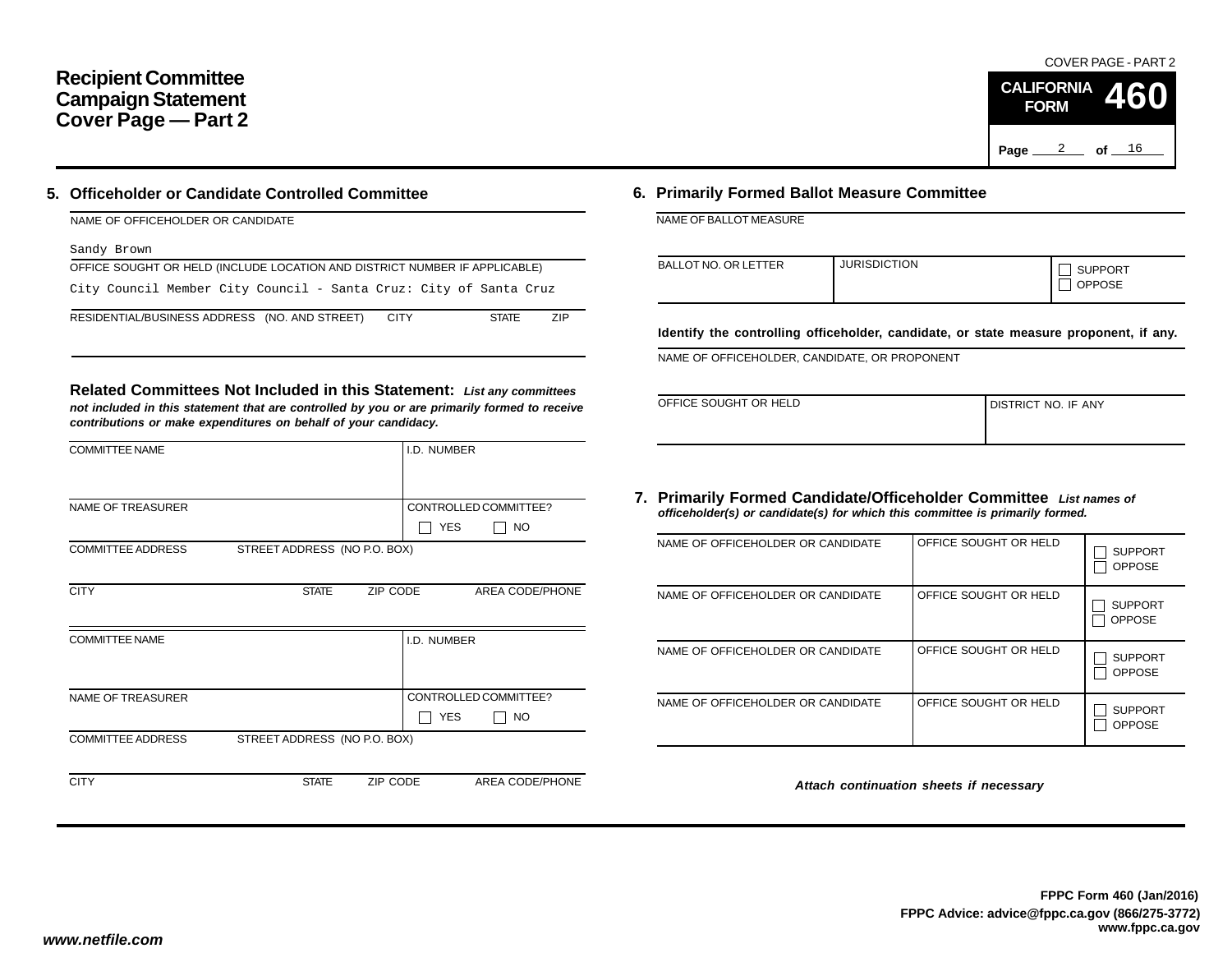| <b>Campaign Disclosure Statement</b><br><b>Summary Page</b>                       |      | Amounts may be rounded<br>to whole dollars.                       |                                                                                        |                                                                |  | <b>SUMMARY PAGE</b>           |                                                                                                                                                                                                                                                                                                                     |  |  |  |
|-----------------------------------------------------------------------------------|------|-------------------------------------------------------------------|----------------------------------------------------------------------------------------|----------------------------------------------------------------|--|-------------------------------|---------------------------------------------------------------------------------------------------------------------------------------------------------------------------------------------------------------------------------------------------------------------------------------------------------------------|--|--|--|
|                                                                                   |      |                                                                   |                                                                                        |                                                                |  | Statement covers period       | CALIFORNIA 460                                                                                                                                                                                                                                                                                                      |  |  |  |
|                                                                                   |      |                                                                   |                                                                                        | from $\overline{\phantom{a}}$                                  |  | 07/01/2020                    | <b>FORM</b>                                                                                                                                                                                                                                                                                                         |  |  |  |
| SEE INSTRUCTIONS ON REVERSE                                                       |      |                                                                   |                                                                                        | through.                                                       |  | 09/19/2020                    | Page $3$ of $16$                                                                                                                                                                                                                                                                                                    |  |  |  |
| NAME OF FILER                                                                     |      |                                                                   |                                                                                        |                                                                |  |                               | I.D. NUMBER                                                                                                                                                                                                                                                                                                         |  |  |  |
| Sandy Brown for City Council 2020                                                 |      |                                                                   |                                                                                        |                                                                |  |                               | 1390388                                                                                                                                                                                                                                                                                                             |  |  |  |
| <b>Contributions Received</b>                                                     |      | <b>Column A</b><br>TOTAL THIS PERIOD<br>(FROM ATTACHED SCHEDULES) |                                                                                        | <b>Column B</b><br><b>CALENDAR YEAR</b><br><b>TOTALTO DATE</b> |  | <b>General Elections</b>      | <b>Calendar Year Summary for Candidates</b><br>Running in Both the State Primary and                                                                                                                                                                                                                                |  |  |  |
|                                                                                   |      |                                                                   |                                                                                        | \$ 11,827.00                                                   |  |                               |                                                                                                                                                                                                                                                                                                                     |  |  |  |
|                                                                                   |      | 0.00                                                              |                                                                                        | 0.00                                                           |  |                               | $1/1$ through $6/30$<br>7/1 to Date                                                                                                                                                                                                                                                                                 |  |  |  |
|                                                                                   |      |                                                                   |                                                                                        | $\frac{11,827,00}{\frac{11,827}{\frac{1}{100}}}$               |  | 20. Contributions<br>Received | $\frac{1}{2}$ $\frac{1}{2}$ $\frac{1}{2}$ $\frac{1}{2}$ $\frac{1}{2}$ $\frac{1}{2}$ $\frac{1}{2}$ $\frac{1}{2}$ $\frac{1}{2}$ $\frac{1}{2}$ $\frac{1}{2}$ $\frac{1}{2}$ $\frac{1}{2}$ $\frac{1}{2}$ $\frac{1}{2}$ $\frac{1}{2}$ $\frac{1}{2}$ $\frac{1}{2}$ $\frac{1}{2}$ $\frac{1}{2}$ $\frac{1}{2}$ $\frac{1}{2}$ |  |  |  |
|                                                                                   |      | 178.00                                                            |                                                                                        | 178.00                                                         |  | 21. Expenditures              |                                                                                                                                                                                                                                                                                                                     |  |  |  |
|                                                                                   |      |                                                                   |                                                                                        | 12,005.00<br>$\mathbb{S}$                                      |  | Made                          | $s$ s                                                                                                                                                                                                                                                                                                               |  |  |  |
| <b>Expenditures Made</b>                                                          |      |                                                                   |                                                                                        |                                                                |  |                               | <b>Expenditure Limit Summary for State</b>                                                                                                                                                                                                                                                                          |  |  |  |
|                                                                                   |      |                                                                   |                                                                                        |                                                                |  | <b>Candidates</b>             |                                                                                                                                                                                                                                                                                                                     |  |  |  |
|                                                                                   |      | 0.00                                                              |                                                                                        | <b>Contract Contract Contract</b><br>0.00                      |  |                               | 22. Cumulative Expenditures Made*                                                                                                                                                                                                                                                                                   |  |  |  |
|                                                                                   |      |                                                                   |                                                                                        | \$,486.93                                                      |  |                               | (If Subject to Voluntary Expenditure Limit)                                                                                                                                                                                                                                                                         |  |  |  |
| 9. Accrued Expenses (Unpaid Bills) Schedule F, Line 3                             |      | 0.00                                                              |                                                                                        | 0.00                                                           |  | Date of Election              | <b>Total to Date</b>                                                                                                                                                                                                                                                                                                |  |  |  |
|                                                                                   |      | $\begin{array}{c c} \hline & 178.00 \end{array}$                  |                                                                                        | 178.00                                                         |  | (mm/dd/yy)                    |                                                                                                                                                                                                                                                                                                                     |  |  |  |
|                                                                                   |      |                                                                   |                                                                                        | 5,664.93<br>$\frac{1}{2}$                                      |  |                               | $\frac{1}{2}$                                                                                                                                                                                                                                                                                                       |  |  |  |
| <b>Current Cash Statement</b>                                                     |      |                                                                   |                                                                                        |                                                                |  | $\frac{1}{2}$                 | $\frac{1}{2}$                                                                                                                                                                                                                                                                                                       |  |  |  |
| 12. Beginning Cash Balance  Previous Summary Page, Line 16 \$ _______________0.00 |      |                                                                   |                                                                                        | To calculate Column B, add                                     |  |                               |                                                                                                                                                                                                                                                                                                                     |  |  |  |
|                                                                                   |      | 11,827.00                                                         |                                                                                        | amounts in Column A to the<br>corresponding amounts            |  |                               |                                                                                                                                                                                                                                                                                                                     |  |  |  |
|                                                                                   |      | 0.00                                                              |                                                                                        | from Column B of your last                                     |  | reported in Column B.         | *Amounts in this section may be different from amounts                                                                                                                                                                                                                                                              |  |  |  |
|                                                                                   |      | 5,486.93                                                          |                                                                                        | report. Some amounts in<br>Column A may be negative            |  |                               |                                                                                                                                                                                                                                                                                                                     |  |  |  |
| 16. ENDING CASH BALANCE  Add Lines 12 + 13 + 14, then subtract Line 15 \$         |      | 6,340.07                                                          |                                                                                        | figures that should be                                         |  |                               |                                                                                                                                                                                                                                                                                                                     |  |  |  |
| If this is a termination statement, Line 16 must be zero.                         |      |                                                                   | subtracted from previous<br>period amounts. If this is<br>the first report being filed |                                                                |  |                               |                                                                                                                                                                                                                                                                                                                     |  |  |  |
| 17. LOAN GUARANTEES RECEIVED  Schedule B, Part 2                                  | \$   | 0.00                                                              |                                                                                        | for this calendar year, only<br>carry over the amounts         |  |                               |                                                                                                                                                                                                                                                                                                                     |  |  |  |
| <b>Cash Equivalents and Outstanding Debts</b>                                     |      |                                                                   |                                                                                        | from Lines 2, 7, and 9 (if<br>any).                            |  |                               |                                                                                                                                                                                                                                                                                                                     |  |  |  |
|                                                                                   | - \$ | 0.00                                                              |                                                                                        |                                                                |  |                               |                                                                                                                                                                                                                                                                                                                     |  |  |  |
|                                                                                   | - \$ | 0.00                                                              |                                                                                        |                                                                |  |                               |                                                                                                                                                                                                                                                                                                                     |  |  |  |
|                                                                                   |      |                                                                   |                                                                                        |                                                                |  |                               | FPPC Form 460 (Jan/201                                                                                                                                                                                                                                                                                              |  |  |  |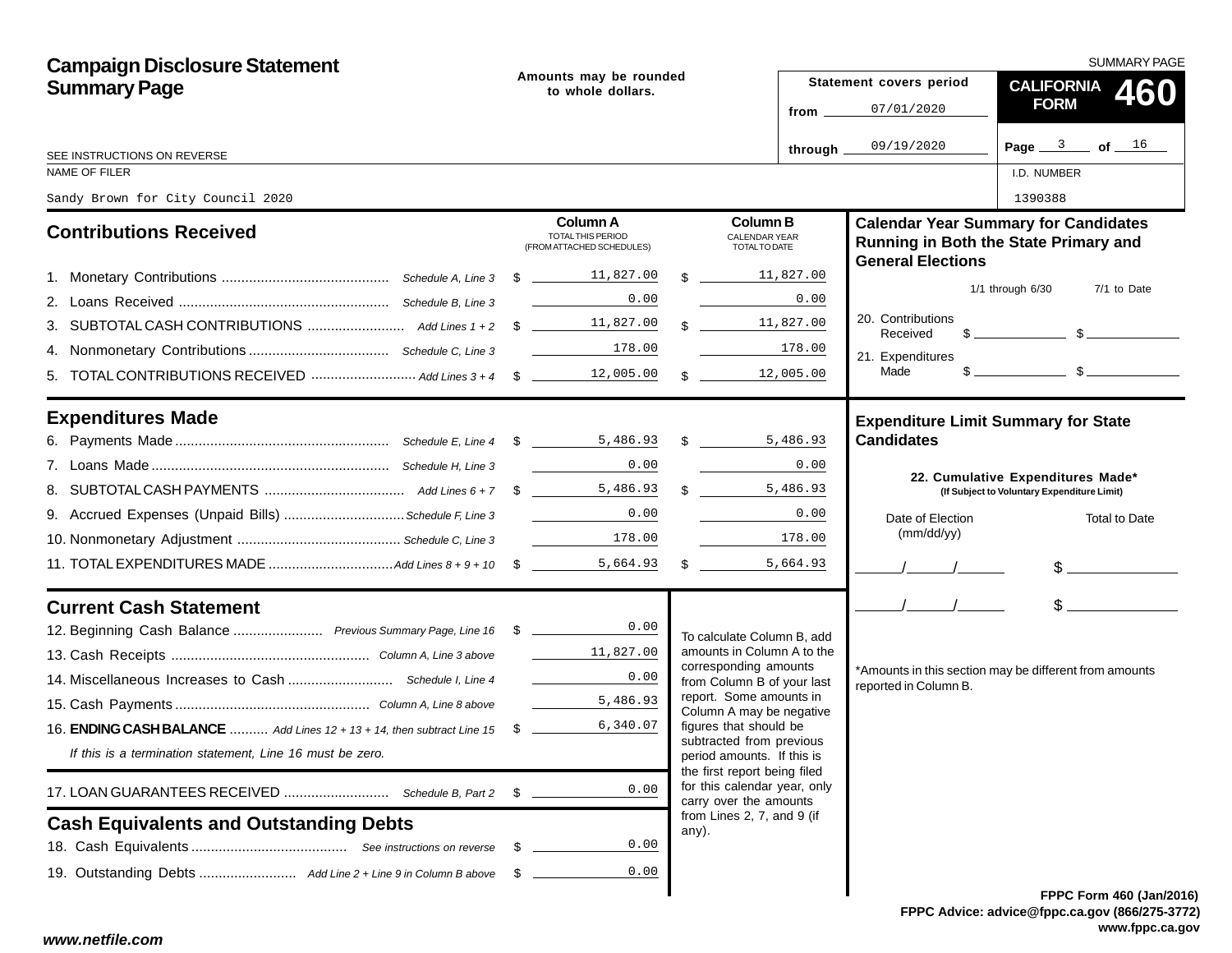| <b>Schedule A</b>                      |                                                                                                                                                                                                                                                     |                                                                    |                                                                                                     |                                                 |                                                                         |                                                               | <b>SCHEDULE A</b>                                                                                                              |  |
|----------------------------------------|-----------------------------------------------------------------------------------------------------------------------------------------------------------------------------------------------------------------------------------------------------|--------------------------------------------------------------------|-----------------------------------------------------------------------------------------------------|-------------------------------------------------|-------------------------------------------------------------------------|---------------------------------------------------------------|--------------------------------------------------------------------------------------------------------------------------------|--|
| <b>Monetary Contributions Received</b> |                                                                                                                                                                                                                                                     |                                                                    | Amounts may be rounded<br>to whole dollars.                                                         | Statement covers period<br>07/01/2020<br>from   |                                                                         | <b>CALIFORNIA</b><br>460<br><b>FORM</b>                       |                                                                                                                                |  |
|                                        | SEE INSTRUCTIONS ON REVERSE                                                                                                                                                                                                                         |                                                                    |                                                                                                     |                                                 |                                                                         |                                                               | Page $4$ of $16$                                                                                                               |  |
| <b>NAME OF FILER</b>                   |                                                                                                                                                                                                                                                     |                                                                    |                                                                                                     |                                                 |                                                                         | I.D. NUMBER                                                   |                                                                                                                                |  |
|                                        | Sandy Brown for City Council 2020                                                                                                                                                                                                                   |                                                                    |                                                                                                     |                                                 |                                                                         | 1390388                                                       |                                                                                                                                |  |
| <b>DATE</b><br><b>RECEIVED</b>         | FULL NAME, STREET ADDRESS AND ZIP CODE OF CONTRIBUTOR<br>(IF COMMITTEE, ALSO ENTER I.D. NUMBER)                                                                                                                                                     | <b>CONTRIBUTOR</b><br>CODE *                                       | IF AN INDIVIDUAL, ENTER<br>OCCUPATION AND EMPLOYER<br>(IF SELF-EMPLOYED, ENTER NAME<br>OF BUSINESS) | <b>AMOUNT</b><br>RECEIVED THIS<br><b>PERIOD</b> | <b>CUMULATIVE TO DATE</b><br><b>CALENDAR YEAR</b><br>(JAN. 1 - DEC. 31) |                                                               | PER ELECTION<br>TO DATE<br>(IF REQUIRED)                                                                                       |  |
| 08/31/2020                             | Frederick Bogert<br>Santa Cruz, CA 95065                                                                                                                                                                                                            | $X$ IND<br>$\Box$ COM<br>$\Box$ OTH<br>$\Box$ PTY<br>$\square$ SCC | Researcher<br>PW Enterprises                                                                        | 400.00                                          |                                                                         | 400.00                                                        |                                                                                                                                |  |
| 08/06/2020                             | Candace Brown<br>Santa Cruz, CA 95060                                                                                                                                                                                                               | $X$ IND<br>$\Box$ COM<br>$\Box$ OTH<br>$\Box$ PTY<br>$\square$ SCC | Senior Tax Specialist<br>HR Block                                                                   | 200.00                                          |                                                                         | 200.00                                                        |                                                                                                                                |  |
| 09/08/2020                             | Geoffrey Bryden<br>Pasadena, CA 91107                                                                                                                                                                                                               | $X$ IND<br>$\Box$ COM<br>$\Box$ OTH<br>$\Box$ PTY<br>$\square$ SCC | Scientist<br>Cal Tech                                                                               | 100.00                                          |                                                                         | 100.00                                                        |                                                                                                                                |  |
| 09/16/2020                             | Cathy Calfo<br>Santa Cruz, CA 95060                                                                                                                                                                                                                 | $X$ IND<br>$\Box$ COM<br>$\Box$ OTH<br>$\Box$ PTY<br>$\square$ SCC | Executive Director<br>California Certified<br>Organic Farmers                                       | 100.00                                          |                                                                         | 100.00                                                        |                                                                                                                                |  |
| 08/04/2020                             | Madeleine Clyde<br>Santa Cruz, CA 95060                                                                                                                                                                                                             | $X$ IND<br>$\Box$ COM<br>$\Box$ OTH<br>$\Box$ PTY<br>$\square$ SCC | Retired<br>Retired                                                                                  | 200.00                                          |                                                                         | 200.00                                                        |                                                                                                                                |  |
|                                        |                                                                                                                                                                                                                                                     |                                                                    | <b>SUBTOTAL \$</b>                                                                                  | 1,000.00                                        |                                                                         |                                                               |                                                                                                                                |  |
|                                        | <b>Schedule A Summary</b><br>1. Amount received this period - itemized monetary contributions.<br>2. Amount received this period – unitemized monetary contributions of less than \$100 \$<br>3. Total monetary contributions received this period. |                                                                    |                                                                                                     | 10,275.00<br>1,552.00                           |                                                                         | *Contributor Codes<br>IND-Individual<br>PTY - Political Party | COM-Recipient Committee<br>(other than PTY or SCC)<br>OTH - Other (e.g., business entity)<br>SCC - Small Contributor Committee |  |
|                                        | (Add Lines 1 and 2. Enter here and on the Summary Page, Column A, Line 1.)  TOTAL \$                                                                                                                                                                |                                                                    |                                                                                                     | 11,827.00                                       |                                                                         |                                                               |                                                                                                                                |  |

**FPPC Advice: advice@fppc.ca.gov (866/275-3772) www.fppc.ca.gov FPPC Form 460 (Jan/2016)**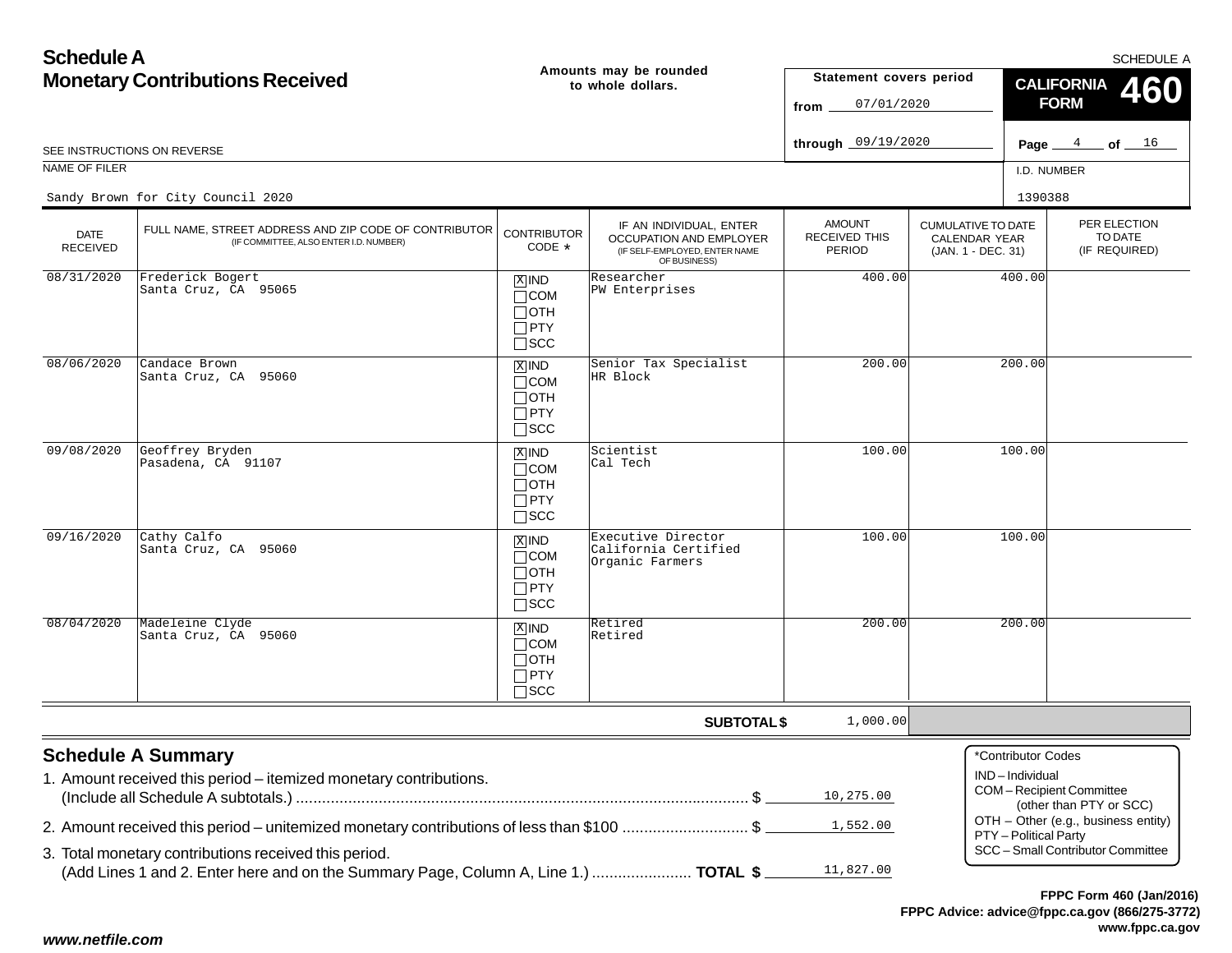|                                | <b>Schedule A (Continuation Sheet)</b><br><b>Monetary Contributions Received</b>                | Amounts may be rounded<br>to whole dollars.                                   |                                                                                                     | <b>Statement covers period</b><br>07/01/2020<br>from<br>09/19/2020<br>through. |                                                                         | SCHEDULE A (CONT.)<br><b>CALIFORNIA</b><br>460<br><b>FORM</b><br>Page $\frac{5}{2}$ of $\frac{16}{2}$ |                                          |
|--------------------------------|-------------------------------------------------------------------------------------------------|-------------------------------------------------------------------------------|-----------------------------------------------------------------------------------------------------|--------------------------------------------------------------------------------|-------------------------------------------------------------------------|-------------------------------------------------------------------------------------------------------|------------------------------------------|
| NAME OF FILER                  |                                                                                                 |                                                                               |                                                                                                     |                                                                                |                                                                         | I.D. NUMBER                                                                                           |                                          |
|                                | Sandy Brown for City Council 2020                                                               |                                                                               |                                                                                                     |                                                                                |                                                                         | 1390388                                                                                               |                                          |
| <b>DATE</b><br><b>RECEIVED</b> | FULL NAME, STREET ADDRESS AND ZIP CODE OF CONTRIBUTOR<br>(IF COMMITTEE, ALSO ENTER I.D. NUMBER) | <b>CONTRIBUTOR</b><br>CODE *                                                  | IF AN INDIVIDUAL, ENTER<br>OCCUPATION AND EMPLOYER<br>(IF SELF-EMPLOYED, ENTER NAME<br>OF BUSINESS) | <b>AMOUNT</b><br><b>RECEIVED THIS</b><br>PERIOD                                | <b>CUMULATIVE TO DATE</b><br><b>CALENDAR YEAR</b><br>(JAN. 1 - DEC. 31) |                                                                                                       | PER ELECTION<br>TO DATE<br>(IF REQUIRED) |
| 07/29/2020                     | Cyndi Dawson<br>Santa Cruz, CA 95062                                                            | $X$ IND<br>$\Box$ COM<br>Потн<br>$\Box$ PTY<br>$\square$ SCC                  | Scientist<br>Self                                                                                   | 100.00                                                                         |                                                                         | 100.00                                                                                                |                                          |
| 07/24/2020                     | Stacey Falls<br>Santa Cruz, CA 95060                                                            | $X$ IND<br>$\Box$ COM<br>$\Box$ OTH<br>$\Box$ PTY<br>$\square$ SCC            | Teacher<br>Santa Cruz City Schools<br>District                                                      | 200.00                                                                         |                                                                         | 250.00                                                                                                |                                          |
| 09/18/2020                     | Stacey Falls<br>Santa Cruz, CA 95060                                                            | $X$ IND<br>$\Box$ COM<br>$\Box$ OTH<br>$\Box$ PTY<br>$\Box$ SCC               | Teacher<br>Santa Cruz City Schools<br>District                                                      | 50.00                                                                          |                                                                         | 250.00                                                                                                |                                          |
| 07/27/2020                     | Faisal Fazilat<br>Santa Cruz, CA 95060                                                          | $\overline{X}$ IND<br>$\Box$ COM<br>$\Box$ OTH<br>$\Box$ PTY<br>$\square$ SCC | Union Rep/Organizer<br>SEIU-UHW                                                                     | 200.00                                                                         |                                                                         | 400.00                                                                                                |                                          |
| 09/05/2020                     | Faisal Fazilat<br>Santa Cruz, CA 95060                                                          | $X$ IND<br>$\Box$ COM<br>$\Box$ OTH<br>$\Box$ PTY<br>$\Box$ SCC               | Union Rep/Organizer<br>SEIU-UHW                                                                     | 200.00                                                                         |                                                                         | 400.00                                                                                                |                                          |
|                                |                                                                                                 |                                                                               | <b>SUBTOTAL \$</b>                                                                                  | 750.00                                                                         |                                                                         |                                                                                                       |                                          |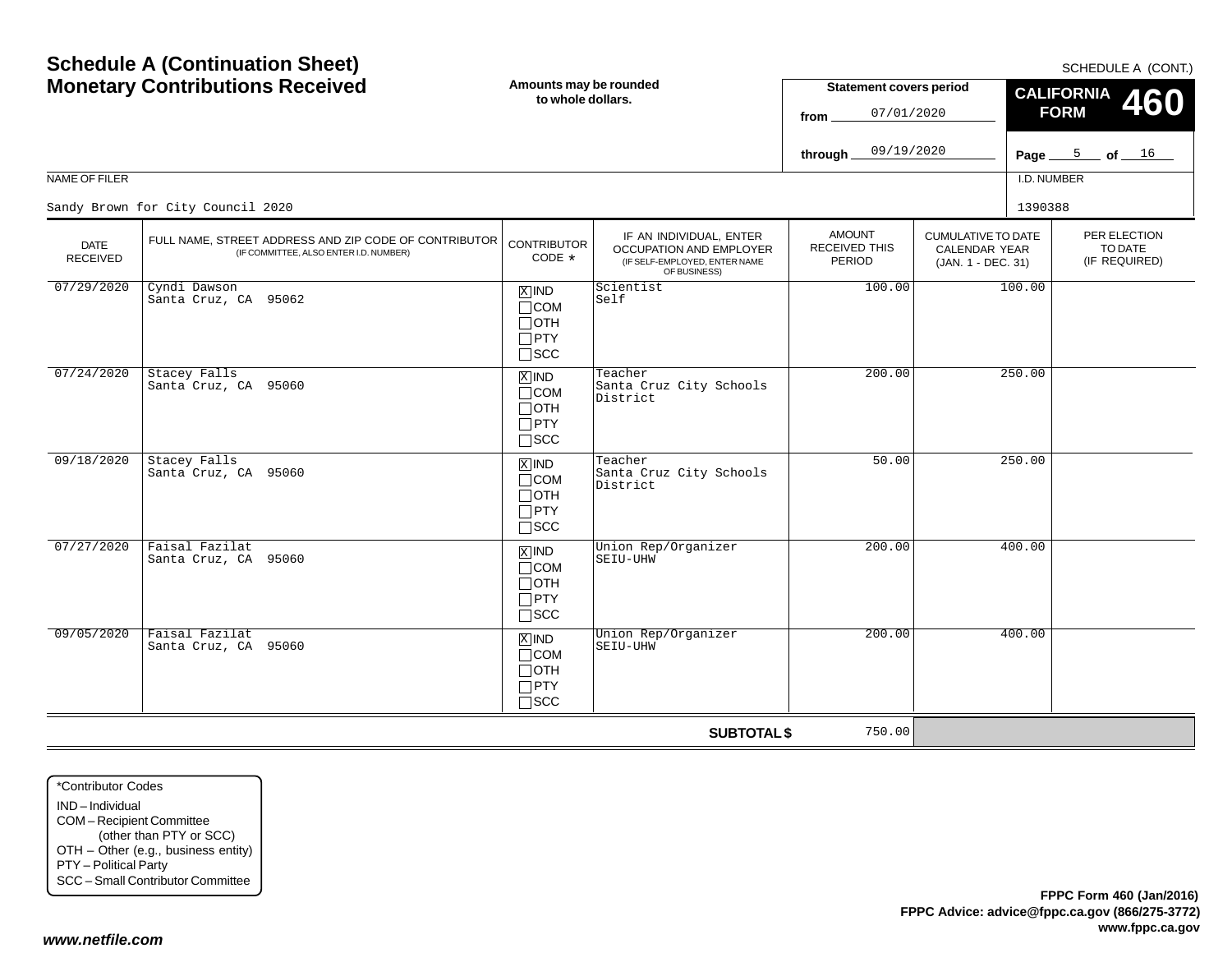| <b>Schedule A (Continuation Sheet)</b><br><b>Monetary Contributions Received</b><br>Amounts may be rounded<br>to whole dollars.<br>NAME OF FILER<br>Sandy Brown for City Council 2020 |                                                                                                 |                                                                    |                                                                                                     | <b>Statement covers period</b><br>07/01/2020<br>from<br>09/19/2020<br>through. |                                                                         | SCHEDULE A (CONT.)<br><b>CALIFORNIA</b><br>460<br><b>FORM</b><br>Page $6$ of $16$<br>I.D. NUMBER<br>1390388 |  |
|---------------------------------------------------------------------------------------------------------------------------------------------------------------------------------------|-------------------------------------------------------------------------------------------------|--------------------------------------------------------------------|-----------------------------------------------------------------------------------------------------|--------------------------------------------------------------------------------|-------------------------------------------------------------------------|-------------------------------------------------------------------------------------------------------------|--|
| <b>DATE</b><br><b>RECEIVED</b>                                                                                                                                                        | FULL NAME, STREET ADDRESS AND ZIP CODE OF CONTRIBUTOR<br>(IF COMMITTEE, ALSO ENTER I.D. NUMBER) | <b>CONTRIBUTOR</b><br>CODE *                                       | IF AN INDIVIDUAL, ENTER<br>OCCUPATION AND EMPLOYER<br>(IF SELF-EMPLOYED, ENTER NAME<br>OF BUSINESS) | <b>AMOUNT</b><br><b>RECEIVED THIS</b><br><b>PERIOD</b>                         | <b>CUMULATIVE TO DATE</b><br><b>CALENDAR YEAR</b><br>(JAN. 1 - DEC. 31) | PER ELECTION<br>TO DATE<br>(IF REQUIRED)                                                                    |  |
| 08/01/2020                                                                                                                                                                            | Meghann Finn<br>Santa Cruz, CA 95062                                                            | $X$ IND<br>$\Box$ COM<br>$\Box$ OTH<br>$\Box$ PTY<br>$\square$ SCC | Teacher<br>Santa Cruz City Schools                                                                  | 100.00                                                                         |                                                                         | 100.00                                                                                                      |  |
| 09/17/2020                                                                                                                                                                            | Tim Fitzmaurice<br>Santa Cruz, CA 95060                                                         | $X$ IND<br>$\Box$ COM<br>$\Box$ OTH<br>$\Box$ PTY<br>$\square$ scc | Lecturer<br>University of California-<br>Santa Cruz                                                 | 300.00                                                                         |                                                                         | 300.00                                                                                                      |  |
| 08/14/2020                                                                                                                                                                            | Brett Garrett<br>Santa Cruz, CA 95060                                                           | $X$ IND<br>$\Box$ COM<br>$\Box$ OTH<br>$\Box$ PTY<br>$\square$ SCC | Web Developer<br>Self                                                                               | 400.00                                                                         |                                                                         | 400.00                                                                                                      |  |
| 09/06/2020                                                                                                                                                                            | Michael Gasser<br>Santa Cruz, CA 95060                                                          | $x$ IND<br>$\Box$ COM<br>$\Box$ OTH<br>$\Box$ PTY<br>$\square$ SCC | Retired<br>Retired                                                                                  | 100.00                                                                         |                                                                         | 100.00                                                                                                      |  |
| 09/14/2020                                                                                                                                                                            | Paul Gratz<br>Santa Cruz, CA 95065                                                              | $X$ IND<br>$\Box$ COM<br>$\Box$ OTH<br>$\Box$ PTY<br>$\Box$ scc    | Retired<br>Retired                                                                                  | 125.00                                                                         |                                                                         | 125.00                                                                                                      |  |
|                                                                                                                                                                                       |                                                                                                 |                                                                    | <b>SUBTOTAL \$</b>                                                                                  | 1,025.00                                                                       |                                                                         |                                                                                                             |  |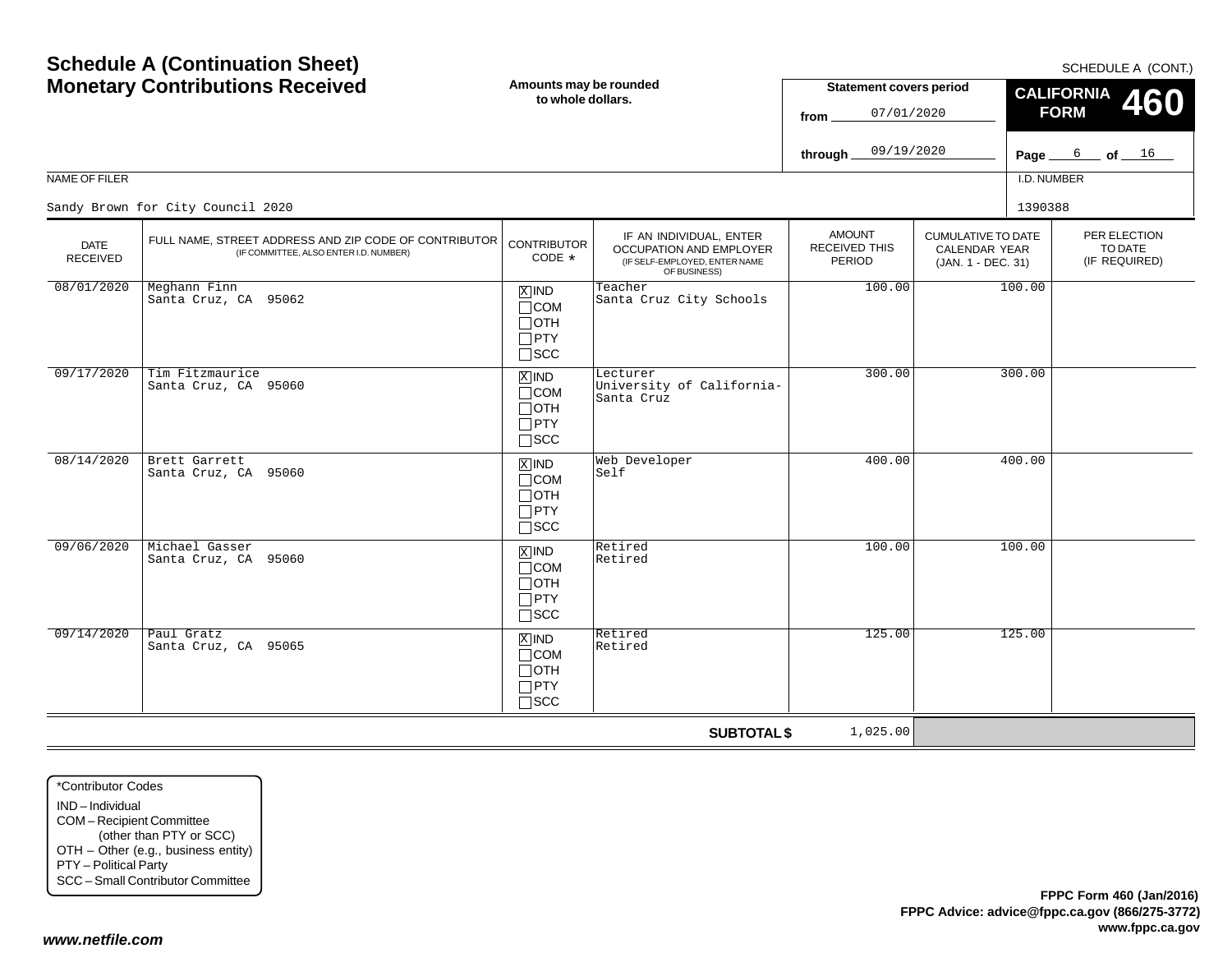| <b>NAME OF FILER</b>           |                                                                                                 |                                                                                |                                                                                                     |                                                 |                                                                         | I.D. NUME |  |
|--------------------------------|-------------------------------------------------------------------------------------------------|--------------------------------------------------------------------------------|-----------------------------------------------------------------------------------------------------|-------------------------------------------------|-------------------------------------------------------------------------|-----------|--|
|                                | Sandy Brown for City Council 2020                                                               |                                                                                |                                                                                                     |                                                 |                                                                         | 1390388   |  |
| <b>DATE</b><br><b>RECEIVED</b> | FULL NAME, STREET ADDRESS AND ZIP CODE OF CONTRIBUTOR<br>(IF COMMITTEE, ALSO ENTER I.D. NUMBER) | <b>CONTRIBUTOR</b><br>CODE $*$                                                 | IF AN INDIVIDUAL, ENTER<br>OCCUPATION AND EMPLOYER<br>(IF SELF-EMPLOYED, ENTER NAME<br>OF BUSINESS) | <b>AMOUNT</b><br><b>RECEIVED THIS</b><br>PERIOD | <b>CUMULATIVE TO DATE</b><br><b>CALENDAR YEAR</b><br>(JAN. 1 - DEC. 31) |           |  |
| 08/19/2020                     | Jacquelyn Griffith<br>Santa Cruz, CA 95060                                                      | $X$ IND<br>$\sqcap$ COM<br>∏отн<br>$\sqcap$ PTY<br>$\sqcap$ scc                | Retired<br>Retired                                                                                  | 250.00                                          |                                                                         | 250.00    |  |
| 08/01/2020                     | Jeff Hao<br>Santa Cruz, CA 95060                                                                | $\overline{X}$ IND<br>$\Box$ COM<br>$\sqcap$ oth<br>$\Box$ PTY<br>$\sqcap$ scc | Housing Adviser<br>University of CA - Santa<br>Cruz                                                 | 100.00                                          |                                                                         | 100.00    |  |
| 09/13/2020                     | Sandra Ivany<br>Santa Cruz, CA 95060                                                            | $x$ IND<br>$\sqcap$ COM<br>∏отн<br>$\Box$ PTY<br>$\sqcap$ scc                  | Photo Journalist<br>Self                                                                            | 100.00                                          |                                                                         | 100.00    |  |
| 07/26/2020                     | Jan Karwin<br>Santa Cruz, CA 95062                                                              | $x$ IND<br>$\sqcap$ COM<br>$\sqcap$ OTH<br>$\sqcap$ PTY<br>$\sqcap$ scc        | Retired<br>Retired                                                                                  | 250.00                                          |                                                                         | 250.00    |  |
| 09/02/2020                     | Fred Keeley<br>Santa Cruz, CA 95060                                                             | $X$ IND<br>$\sqcap$ COM<br>$\sqcap$ OTH<br>$\sqcap$ PTY<br>$\sqcap$ scc        | Faculty<br>Panetta Institute                                                                        | 400.00                                          |                                                                         | 400.00    |  |

**Amounts may be rounded to whole dollars.**

## **Schedule A (Continuation Sheet) Monetary Contributions Received**

SCHEDULE A (CONT.)

PER ELECTIONTO DATE(IF REQUIRED)

**460**

Page <u>\_\_\_\_<sup>7</sup> \_\_</u>\_ of <u>\_\_\_\_<sup>16</sup></u>

I.D. NUMBER

**CALIFORNIA FORM**

**Statement covers period**

07/01/2020

09/19/2020

**from**

**through**

**SUBTOTAL \$**

1,100.00

\*Contributor CodesIND – IndividualCOM – Recipient Committee (other than PTY or SCC) OTH – Other (e.g., business entity) PTY – Political Party SCC – Small Contributor Committee

#### *www.netfile.com*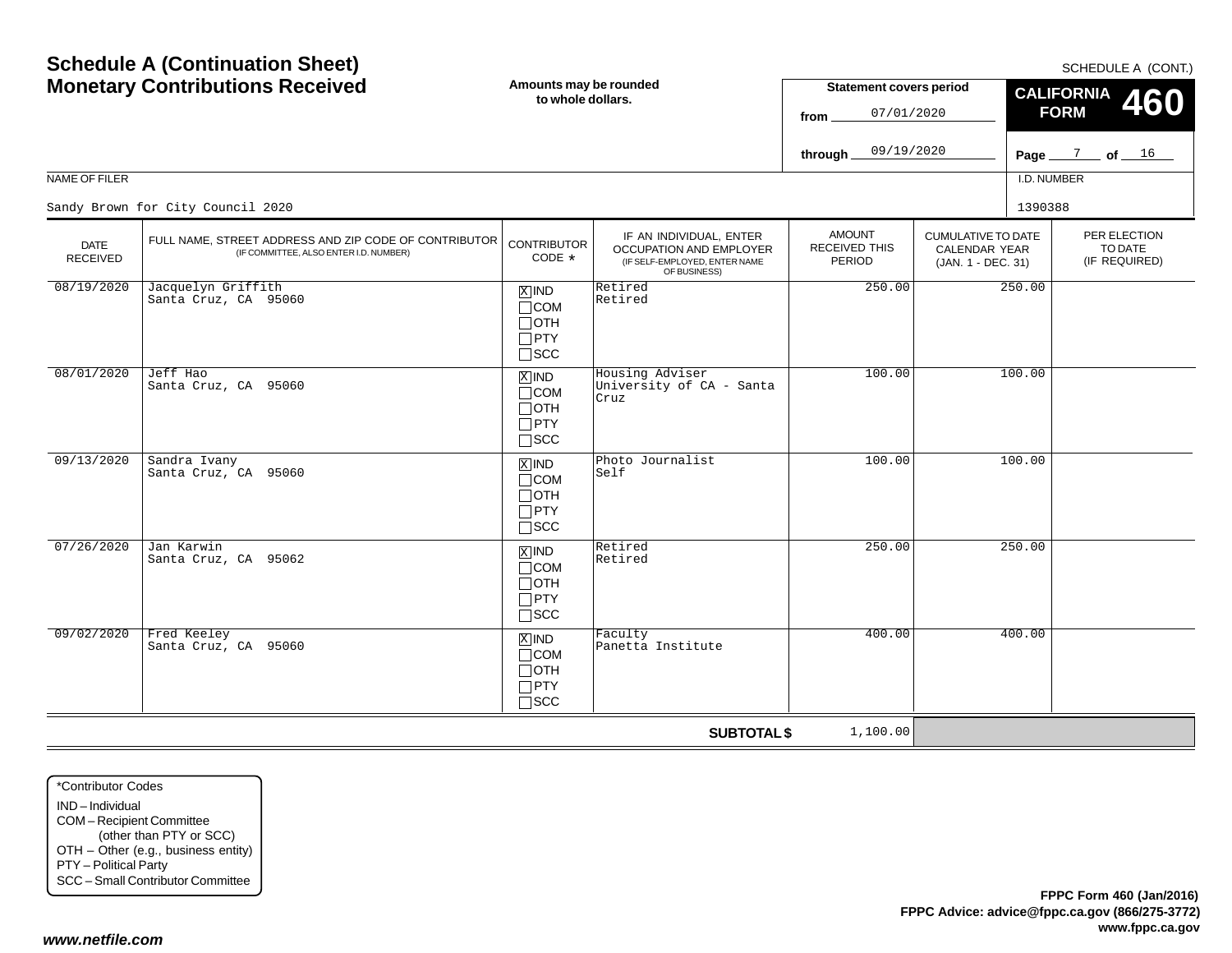| <b>Monetary Contributions Received</b> |                                                                                                 | Amounts may be rounded<br>to whole dollars.                                   |                                                                                                            | <b>Statement covers period</b><br>07/01/2020<br>from |                                                                  | <b>CALIFORNIA</b><br><b>460</b><br><b>FORM</b> |                                          |
|----------------------------------------|-------------------------------------------------------------------------------------------------|-------------------------------------------------------------------------------|------------------------------------------------------------------------------------------------------------|------------------------------------------------------|------------------------------------------------------------------|------------------------------------------------|------------------------------------------|
|                                        |                                                                                                 |                                                                               |                                                                                                            | 09/19/2020<br>through_                               |                                                                  |                                                | Page $8$ of $16$                         |
| NAME OF FILER                          |                                                                                                 |                                                                               |                                                                                                            |                                                      |                                                                  | I.D. NUMBER                                    |                                          |
|                                        | Sandy Brown for City Council 2020                                                               |                                                                               |                                                                                                            |                                                      |                                                                  | 1390388                                        |                                          |
| <b>DATE</b><br><b>RECEIVED</b>         | FULL NAME, STREET ADDRESS AND ZIP CODE OF CONTRIBUTOR<br>(IF COMMITTEE, ALSO ENTER I.D. NUMBER) | <b>CONTRIBUTOR</b><br>CODE *                                                  | IF AN INDIVIDUAL, ENTER<br><b>OCCUPATION AND EMPLOYER</b><br>(IF SELF-EMPLOYED, ENTER NAME<br>OF BUSINESS) | <b>AMOUNT</b><br>RECEIVED THIS<br>PERIOD             | <b>CUMULATIVE TO DATE</b><br>CALENDAR YEAR<br>(JAN. 1 - DEC. 31) |                                                | PER ELECTION<br>TO DATE<br>(IF REQUIRED) |
| 09/13/2020                             | Joseph Kelly<br>Santa Cruz, CA 95060                                                            | $X$ IND<br>$\Box$ COM<br>$\Box$ OTH<br>$\square$ PTY<br>$\square$ SCC         | Retired<br>Retired                                                                                         | 100.00                                               |                                                                  | 100.00                                         |                                          |
| 07/29/2020                             | Chris Krohn<br>Santa Cruz, CA 95060                                                             | $X$ IND<br>$\Box$ COM<br>$\Box$ OTH<br>$\Box$ PTY<br>$\square$ SCC            | Educator<br>University of CA - Santa<br>Cruz                                                               | 100.00                                               |                                                                  | 100.00                                         |                                          |
| 09/09/2020                             | Bob Lamonica<br>Santa Cruz, CA 95060                                                            | $\overline{X}$ IND<br>$\Box$ COM<br>$\Box$ OTH<br>$\Box$ PTY<br>$\square$ SCC | Tech Marketer<br>Self                                                                                      | 100.00                                               |                                                                  | 100.00                                         |                                          |
| 08/30/2020                             | Greg Larson<br>Santa Cruz, CA 95060                                                             | $X$ IND<br>$\Box$ COM<br>$\Box$ OTH<br>$\Box$ PTY<br>$\square$ SCC            | Consultant<br>Management Partners                                                                          | 400.00                                               |                                                                  | 400.00                                         |                                          |
| 08/01/2020                             | Amy Lebichuck<br>Santa Cruz, CA 95060                                                           | $X$ IND<br>$\Box$ COM<br>$\Box$ OTH<br>$\Box$ PTY<br>$\Box$ scc               | Social Worker<br>County of Santa Cruz                                                                      | 100.00                                               |                                                                  | 100.00                                         |                                          |
|                                        |                                                                                                 |                                                                               | <b>SUBTOTAL \$</b>                                                                                         | 800.00                                               |                                                                  |                                                |                                          |

\*Contributor CodesIND – Individual COM – Recipient Committee (other than PTY or SCC) OTH – Other (e.g., business entity) PTY – Political Party SCC – Small Contributor Committee

**Schedule A (Continuation Sheet)**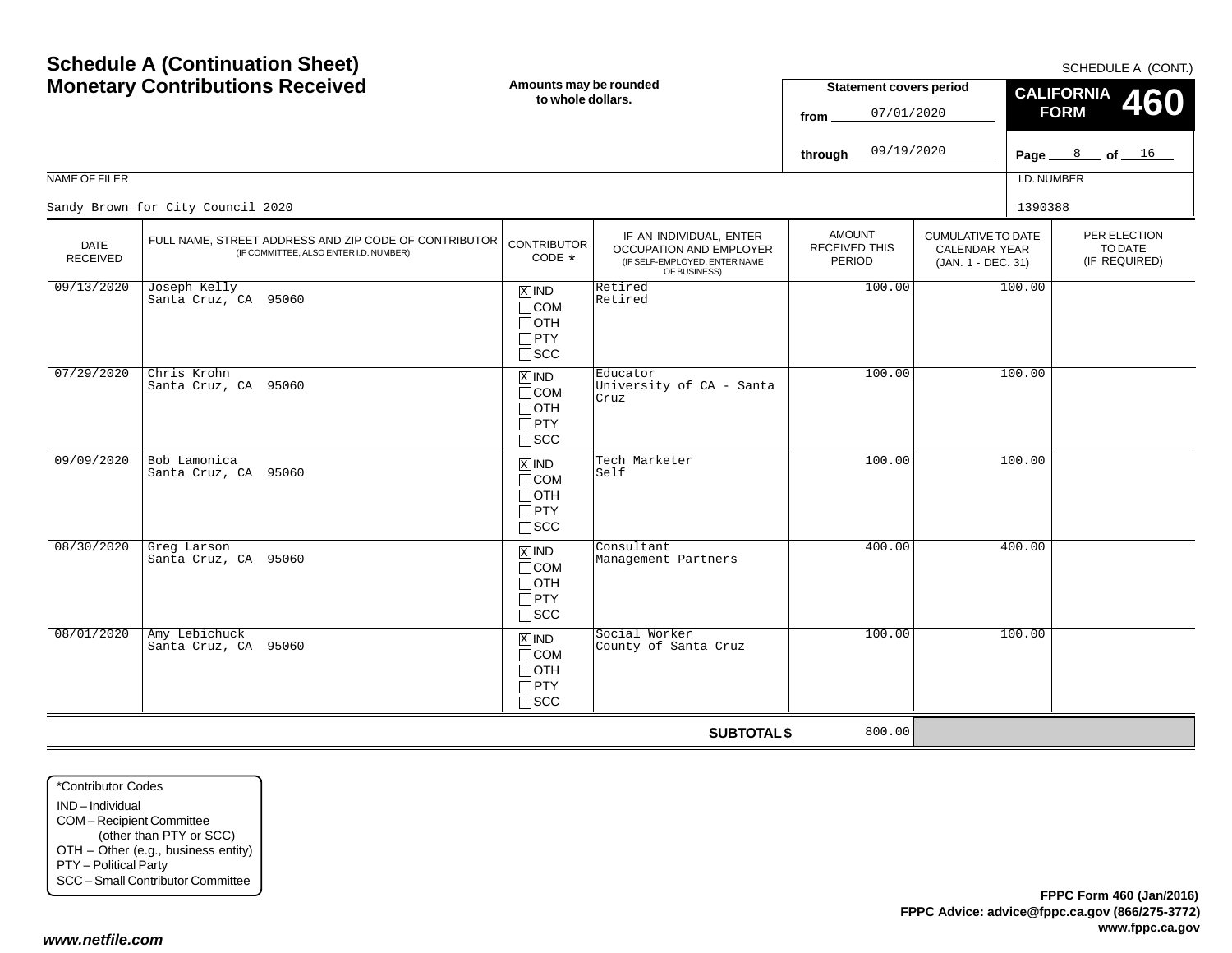| <b>Monetary Contributions Received</b> |                                                                                                 | Amounts may be rounded<br>to whole dollars.                                   |                                                                                                     | <b>Statement covers period</b><br>07/01/2020<br>from. |                                                                         | <b>OUTLDULL A TOOP</b><br><b>CALIFORNIA</b><br>460<br><b>FORM</b> |  |
|----------------------------------------|-------------------------------------------------------------------------------------------------|-------------------------------------------------------------------------------|-----------------------------------------------------------------------------------------------------|-------------------------------------------------------|-------------------------------------------------------------------------|-------------------------------------------------------------------|--|
|                                        |                                                                                                 |                                                                               |                                                                                                     | 09/19/2020<br>through                                 |                                                                         | of $16$<br>Page $9$                                               |  |
| NAME OF FILER                          |                                                                                                 |                                                                               |                                                                                                     |                                                       |                                                                         | I.D. NUMBER                                                       |  |
|                                        | Sandy Brown for City Council 2020                                                               |                                                                               |                                                                                                     |                                                       |                                                                         | 1390388                                                           |  |
| <b>DATE</b><br>RECEIVED                | FULL NAME, STREET ADDRESS AND ZIP CODE OF CONTRIBUTOR<br>(IF COMMITTEE, ALSO ENTER I.D. NUMBER) | <b>CONTRIBUTOR</b><br>CODE *                                                  | IF AN INDIVIDUAL, ENTER<br>OCCUPATION AND EMPLOYER<br>(IF SELF-EMPLOYED, ENTER NAME<br>OF BUSINESS) | <b>AMOUNT</b><br>RECEIVED THIS<br>PERIOD              | <b>CUMULATIVE TO DATE</b><br><b>CALENDAR YEAR</b><br>(JAN. 1 - DEC. 31) | PER ELECTION<br>TO DATE<br>(IF REQUIRED)                          |  |
| 09/16/2020                             | Mark Lee<br>Ben Lomond, CA 95005                                                                | $X$ IND<br>$\Box$ COM<br>$\Box$ oth<br>$\Box$ PTY<br>$\Box$ scc               | Retired<br>Retired                                                                                  | 100.00                                                |                                                                         | 100.00                                                            |  |
| 08/30/2020                             | Chris Lyons<br>Watsonville, CA 95076                                                            | $\overline{X}$ IND<br>$\Box$ COM<br>$\Box$ OTH<br>$\Box$ PTY<br>$\Box$ SCC    | Retired<br>Retired                                                                                  | 100.00                                                |                                                                         | 100.00                                                            |  |
| 07/21/2020                             | Paula Mack<br>Santa Cruz, CA 95062                                                              | $\overline{X}$ IND<br>$\Box$ COM<br>$\Box$ OTH<br>$\Box$ PTY<br>$\Box$ scc    | Retired<br>Retired                                                                                  | 200.00                                                |                                                                         | 200.00                                                            |  |
| 09/07/2020                             | William Malone<br>Santa Cruz, CA 95060                                                          | $\overline{X}$ IND<br>$\Box$ COM<br>$\Box$ oth<br>$\Box$ PTY<br>$\square$ SCC | Retired<br>Retired                                                                                  | 400.00                                                |                                                                         | 400.00                                                            |  |
| 08/30/2020                             | Susan Martinez<br>Santa Cruz, CA 95060                                                          | $X$ IND<br>$\Box$ COM<br>$\Box$ OTH<br>$\neg$ PTY                             | Retired<br>Retired                                                                                  | 100.00                                                |                                                                         | 100.00                                                            |  |

SCC

**SUBTOTAL \$**

900.00

COM – Recipient Committee (other than PTY or SCC) OTH – Other (e.g., business entity) PTY – Political Party SCC – Small Contributor Committee

#### *www.netfile.com*

\*Contributor CodesIND – Individual

SCHEDULE A (CONT.)

**460**

# **Schedule A (Continuation Sheet) Monetary Contributions Received**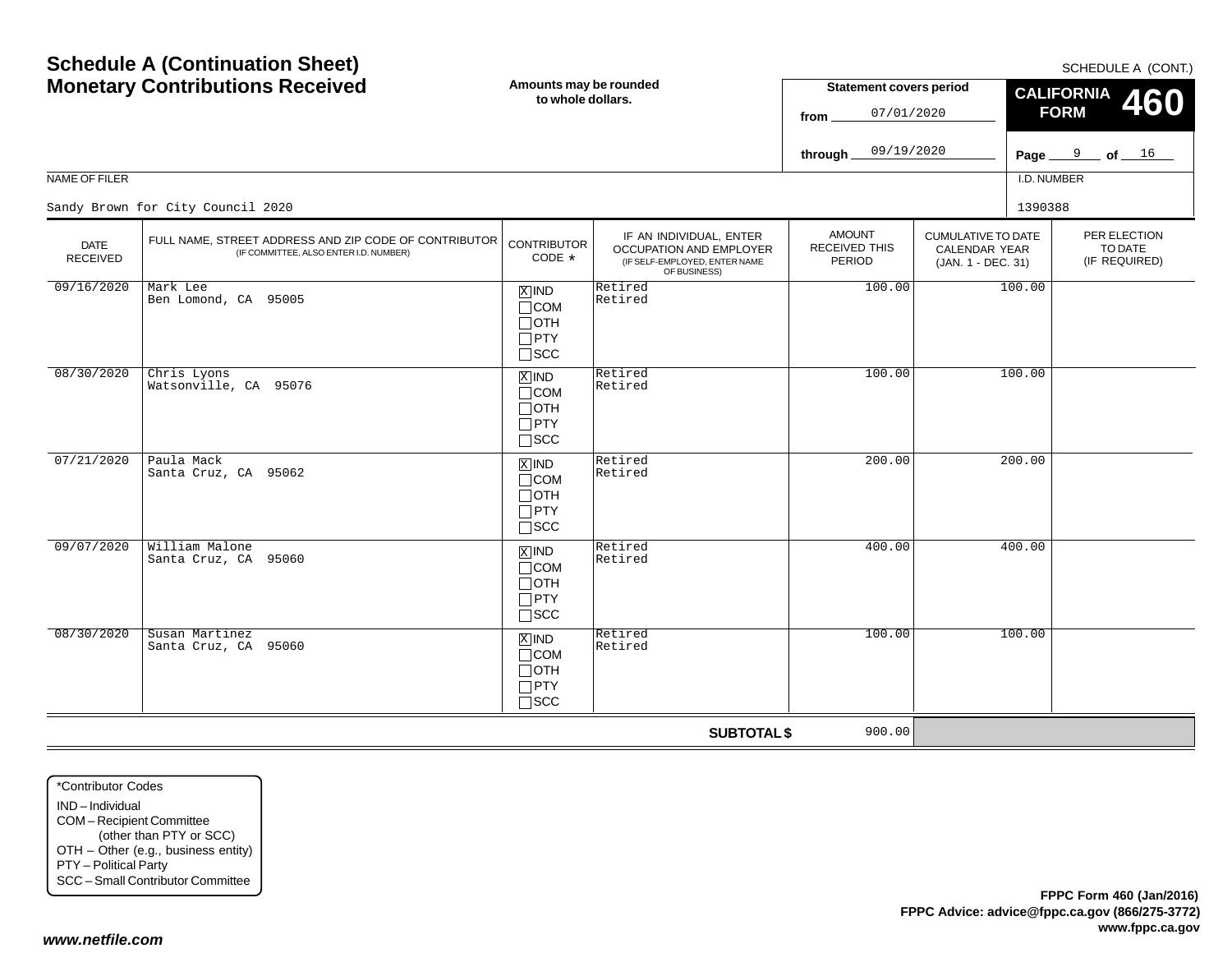#### \*Contributor CodesIND – IndividualCOM – Recipient Committee (other than PTY or SCC) OTH – Other (e.g., business entity) PTY – Political Party SCC – Small Contributor Committee

*www.netfile.com*

| <b>MONEGRY CONTRIBUTIONS RECEIVED</b> |                                                                                                 | to whole dollars.                                                          |                                                                                                     | <b>Statement Covers period</b><br>07/01/2020<br>from |                                                                  | $\frac{1}{2}$ CALIFORNIA 460<br><b>FORM</b> |                                          |  |
|---------------------------------------|-------------------------------------------------------------------------------------------------|----------------------------------------------------------------------------|-----------------------------------------------------------------------------------------------------|------------------------------------------------------|------------------------------------------------------------------|---------------------------------------------|------------------------------------------|--|
|                                       |                                                                                                 |                                                                            |                                                                                                     | 09/19/2020<br>through $\equiv$                       |                                                                  |                                             | Page $10$ of $16$                        |  |
| NAME OF FILER                         |                                                                                                 |                                                                            |                                                                                                     |                                                      |                                                                  | I.D. NUMBER                                 |                                          |  |
|                                       | Sandy Brown for City Council 2020                                                               |                                                                            |                                                                                                     |                                                      |                                                                  | 1390388                                     |                                          |  |
| <b>DATE</b><br><b>RECEIVED</b>        | FULL NAME, STREET ADDRESS AND ZIP CODE OF CONTRIBUTOR<br>(IF COMMITTEE, ALSO ENTER I.D. NUMBER) | <b>CONTRIBUTOR</b><br>CODE *                                               | IF AN INDIVIDUAL, ENTER<br>OCCUPATION AND EMPLOYER<br>(IF SELF-EMPLOYED, ENTER NAME<br>OF BUSINESS) | AMOUNT<br><b>RECEIVED THIS</b><br><b>PERIOD</b>      | <b>CUMULATIVE TO DATE</b><br>CALENDAR YEAR<br>(JAN. 1 - DEC. 31) |                                             | PER ELECTION<br>TO DATE<br>(IF REQUIRED) |  |
| 08/10/2020                            | Reggie Meisler<br>Santa Cruz, CA 95060                                                          | $X$ IND<br>$\Box$ COM<br>$\Box$ OTH<br>$\Box$ PTY<br>$\Box$ scc            | Software Engineer<br>Machine Zone                                                                   | 400.00                                               |                                                                  | 400.00                                      |                                          |  |
| 08/13/2020                            | Robert Morgan<br>Santa Cruz, CA 95062                                                           | $X$ IND<br>$\Box$ COM<br>$\Box$ OTH<br>$\Box$ PTY<br>$\square$ SCC         | Retired<br>Retired                                                                                  | 350.00                                               |                                                                  | 350.00                                      |                                          |  |
| 09/13/2020                            | Matt Nathanson<br>Santa Cruz, CA 95060                                                          | $X$ IND<br>$\Box$ COM<br>$\Box$ OTH<br>$\Box$ PTY<br>$\square$ SCC         | Public Health Nurse<br>County of Santa Cruz                                                         | 200.00                                               |                                                                  | 200.00                                      |                                          |  |
| 09/18/2020                            | Rym Partridge<br>Santa Cruz, CA 95060                                                           | $\overline{X}$ IND<br>$\Box$ COM<br>$\Box$ OTH<br>$\Box$ PTY<br>$\Box$ SCC | Dentist<br>Self                                                                                     | 300.00                                               |                                                                  | 300.00                                      |                                          |  |
| 09/07/2020                            | Gary Patton<br>Santa Cruz, CA 95062                                                             | $X$ IND<br>$\Box$ COM<br>$\Box$ OTH<br>$\Box$ PTY<br>$\sqcap$ SCC          | Attorney<br>Wittwer & Parkin, LLP                                                                   | 100.00                                               |                                                                  | 100.00                                      |                                          |  |
|                                       |                                                                                                 |                                                                            | <b>SUBTOTAL \$</b>                                                                                  | 1,350.00                                             |                                                                  |                                             |                                          |  |

**Amounts may be rounded**

# **Schedule A (Continuation Sheet) Monetary Contributions Received**

SCHEDULE A (CONT.)

**Statement covers period**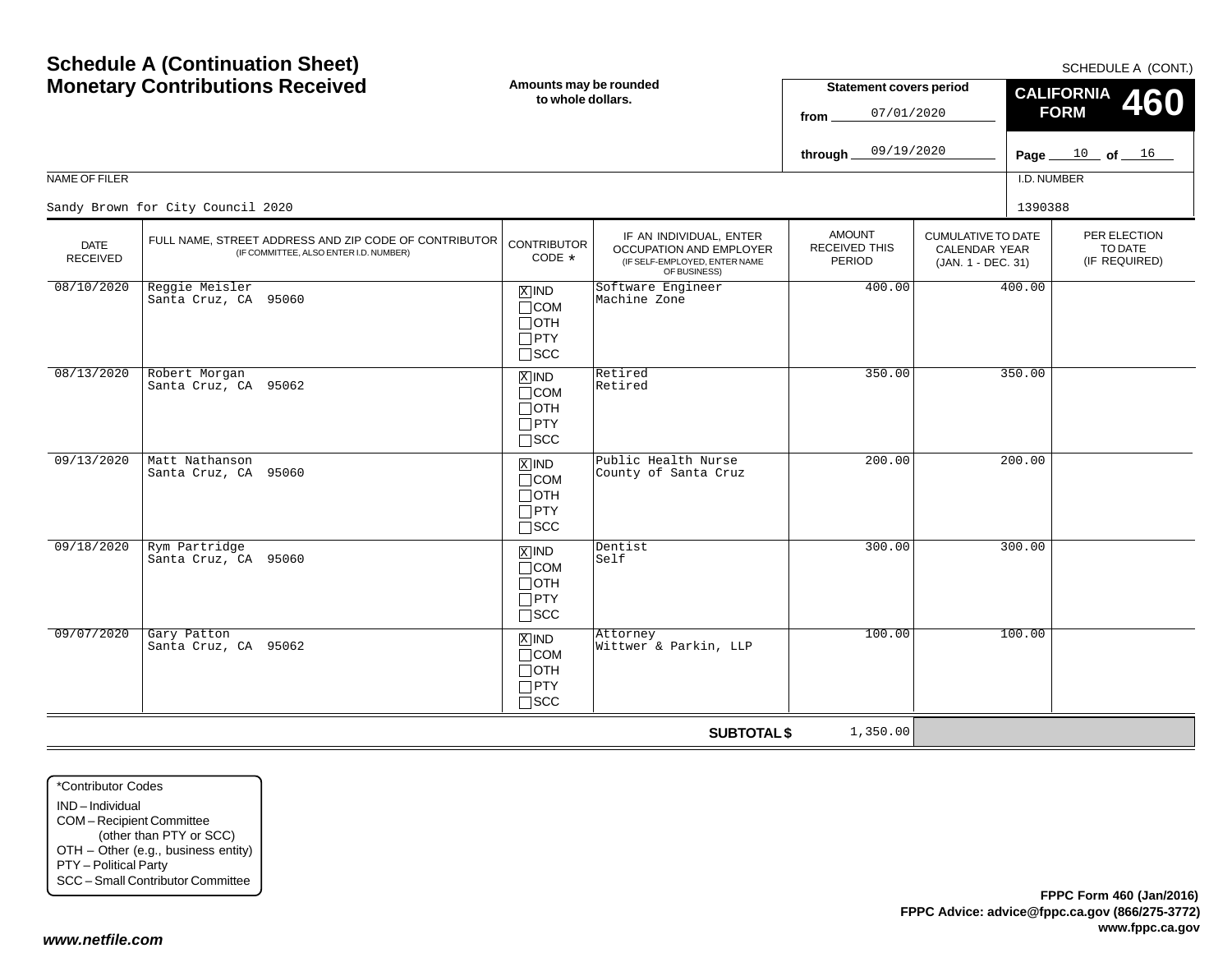$SCHFDUI F A (CONT)$ 

| <b>Monetary Contributions Received</b> |                                                                                                                                      | Amounts may be rounded<br>to whole dollars.                                    |                                                                                                     | <b>Statement covers period</b><br>07/01/2020<br>from.  |                                                                  |             | - <u>.</u><br><b>CALIFORNIA</b><br><b>460</b><br><b>FORM</b> |
|----------------------------------------|--------------------------------------------------------------------------------------------------------------------------------------|--------------------------------------------------------------------------------|-----------------------------------------------------------------------------------------------------|--------------------------------------------------------|------------------------------------------------------------------|-------------|--------------------------------------------------------------|
|                                        |                                                                                                                                      |                                                                                |                                                                                                     | 09/19/2020<br>through.                                 |                                                                  |             | Page $11$ of $16$                                            |
| NAME OF FILER                          |                                                                                                                                      |                                                                                |                                                                                                     |                                                        |                                                                  | I.D. NUMBER |                                                              |
|                                        | Sandy Brown for City Council 2020                                                                                                    |                                                                                |                                                                                                     |                                                        |                                                                  | 1390388     |                                                              |
| <b>DATE</b><br><b>RECEIVED</b>         | FULL NAME, STREET ADDRESS AND ZIP CODE OF CONTRIBUTOR<br>(IF COMMITTEE, ALSO ENTER I.D. NUMBER)                                      | <b>CONTRIBUTOR</b><br>CODE *                                                   | IF AN INDIVIDUAL, ENTER<br>OCCUPATION AND EMPLOYER<br>(IF SELF-EMPLOYED, ENTER NAME<br>OF BUSINESS) | <b>AMOUNT</b><br><b>RECEIVED THIS</b><br><b>PERIOD</b> | <b>CUMULATIVE TO DATE</b><br>CALENDAR YEAR<br>(JAN. 1 - DEC. 31) |             | PER ELECTION<br>TO DATE<br>(IF REQUIRED)                     |
| 09/06/2020                             | Steve Pleich<br>Santa Cruz, CA 95060                                                                                                 | $X$ IND<br>$\Box$ COM<br>$\Box$ OTH<br>$\Box$ PTY<br>$\square$ SCC             | Coordinator<br>Faith Community Shelter                                                              | 100.00                                                 |                                                                  | 100.00      |                                                              |
| 07/23/2020                             | Political Action League for Monterey/Santa<br>Cruz Building and Construction Trades Council<br>(ID# 850048)<br>Castroville, CA 95012 | $\Box$ IND<br>$X$ COM<br>$\Box$ OTH<br>$\Box$ PTY<br>$\Box$ SCC                |                                                                                                     | 400.00                                                 |                                                                  | 400.00      |                                                              |
| 08/06/2020                             | Ed Porter<br>Santa Cruz, CA 95060                                                                                                    | $X$ IND<br>$\Box$ COM<br>$\Box$ OTH<br>$\Box$ PTY<br>$\Box$ SCC                | Retired<br>Retired                                                                                  | 400.00                                                 |                                                                  | 400.00      |                                                              |
| 09/06/2020                             | Micah Posner<br>Santa Cruz, CA 95060                                                                                                 | $\boxed{\text{X}}$ IND<br>$\Box$ COM<br>$\Box$ OTH<br>$\Box$ PTY<br>$\Box$ SCC | Retired<br>Retired                                                                                  | 200.00                                                 |                                                                  | 200.00      |                                                              |
| 08/30/2020                             | Craig Reinarman<br>Santa Cruz, CA 95060                                                                                              | $X$ IND<br>$\Box$ COM<br>$\Box$ OTH<br>$\Box$ PTY<br>$\Box$ scc                | Retired<br>Retired                                                                                  | 100.00                                                 |                                                                  | 100.00      |                                                              |
|                                        |                                                                                                                                      |                                                                                | <b>SUBTOTAL \$</b>                                                                                  | 1,200.00                                               |                                                                  |             |                                                              |

\*Contributor CodesIND – IndividualCOM – Recipient Committee (other than PTY or SCC) OTH – Other (e.g., business entity) PTY – Political Party SCC – Small Contributor Committee

**Schedule A (Continuation Sheet)**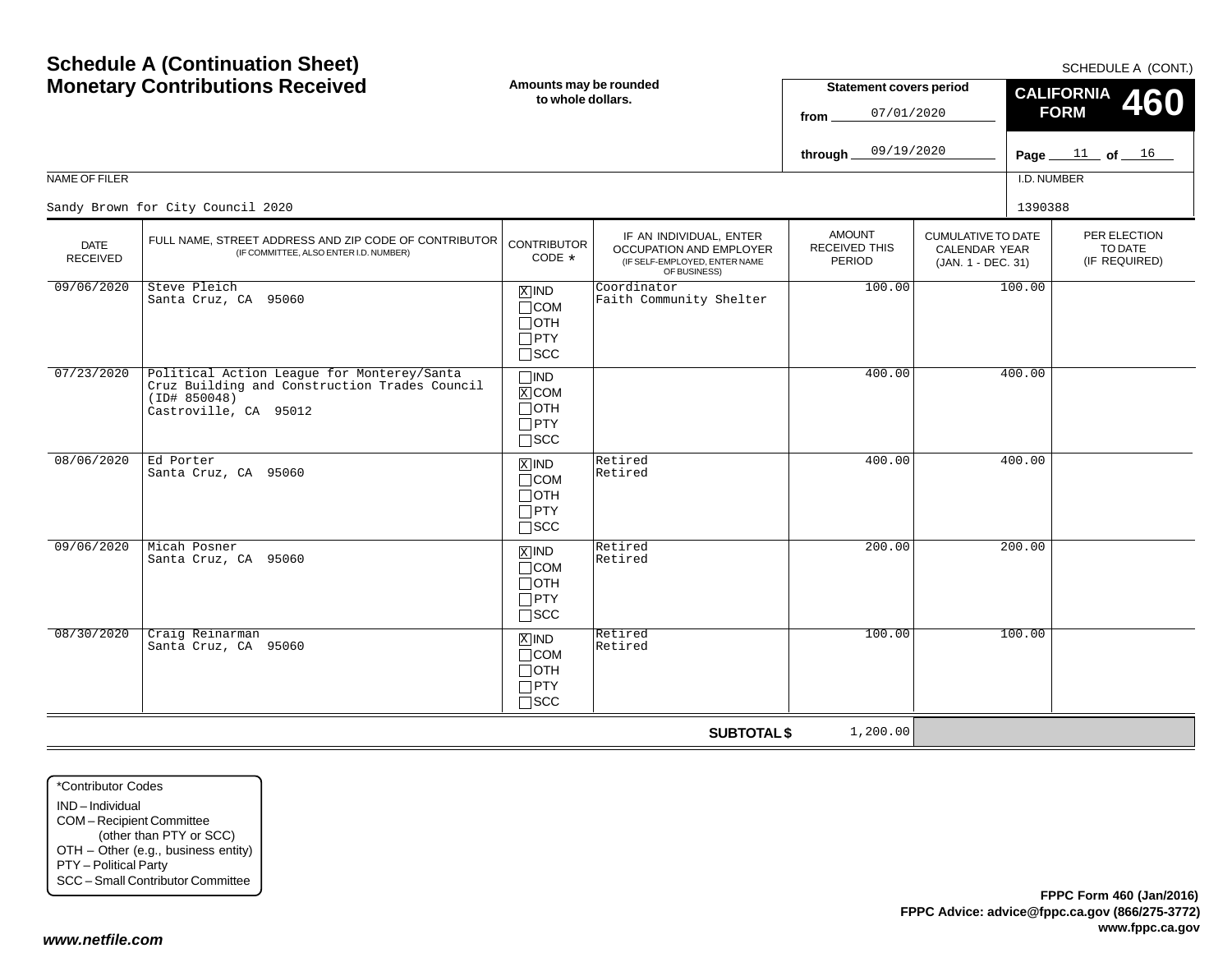|                                |                                                                                                 | LU WIIUIG UUIIGI 3.                                                |                                                                                                     | 07/01/2020<br>from                       |                                                                         | 41<br><b>FORM</b>                      |
|--------------------------------|-------------------------------------------------------------------------------------------------|--------------------------------------------------------------------|-----------------------------------------------------------------------------------------------------|------------------------------------------|-------------------------------------------------------------------------|----------------------------------------|
|                                |                                                                                                 |                                                                    |                                                                                                     | 09/19/2020<br>through                    |                                                                         | Page $12$ of $16$                      |
| NAME OF FILER                  |                                                                                                 |                                                                    |                                                                                                     |                                          |                                                                         | I.D. NUMBER                            |
|                                | Sandy Brown for City Council 2020                                                               |                                                                    |                                                                                                     |                                          |                                                                         | 1390388                                |
| <b>DATE</b><br><b>RECEIVED</b> | FULL NAME, STREET ADDRESS AND ZIP CODE OF CONTRIBUTOR<br>(IF COMMITTEE, ALSO ENTER I.D. NUMBER) | <b>CONTRIBUTOR</b><br>$CODE *$                                     | IF AN INDIVIDUAL, ENTER<br>OCCUPATION AND EMPLOYER<br>(IF SELF-EMPLOYED, ENTER NAME<br>OF BUSINESS) | <b>AMOUNT</b><br>RECEIVED THIS<br>PERIOD | <b>CUMULATIVE TO DATE</b><br><b>CALENDAR YEAR</b><br>(JAN. 1 - DEC. 31) | PER ELECTIC<br>TO DATE<br>(IF REQUIRE) |
| 07/22/2020                     | Sarah Ringler<br>Santa Cruz, CA 95062                                                           | $X$ IND<br>$\Box$ COM<br>$\Box$ OTH<br>$\Box$ PTY<br>$\square$ SCC | Retired<br>Retired                                                                                  | 200.00                                   | 200.00                                                                  |                                        |
| 09/11/2020                     | Jason Ritchey<br>Scotts Valley, CA 95066                                                        | $X$ IND<br>$\Box$ COM<br>$\Box$ OTH<br>$\Box$ PTY<br>$\Box$ scc    | Retired                                                                                             | 100.00                                   | 100.00                                                                  |                                        |
| 08/12/2020                     | Roland Saher<br>Santa Cruz, CA 95062                                                            | $X$ IND<br>$\Box$ COM<br>$\Box$ OTH<br>$\Box$ PTY<br>$\Box$ scc    | Retired<br>Retired                                                                                  | 400.00                                   | 400.00                                                                  |                                        |
| 08/20/2020                     | Karen Scheaffer<br>Snow Camp, NC 27349                                                          | $X$ IND<br>$\Box$ COM<br>$\Box$ OTH<br>$\Box$ PTY<br>$\square$ scc | Retired<br>Retired                                                                                  | 400.00                                   | 400.00                                                                  |                                        |
| 08/09/2020                     | Andrew Schiffrin<br>Santa Cruz, CA 95060                                                        | $X$ IND<br>$\Box$ COM<br>$\Box$ OTH<br>$\Box$ PTY                  | Lecturer<br>University of CA - Santa<br>Cruz                                                        | 100.00                                   | 200.00                                                                  |                                        |

SCC

**SUBTOTAL \$**

1,200.00

## **Schedule A (Continuation Sheet) Monetary Contributions Received**

**Amounts may be rounded to whole dollars.**

SCHEDULE A (CONT.)

PER ELECTIONTO DATE(IF REQUIRED)

**460**

**CALIFORNIA**

**Statement covers period**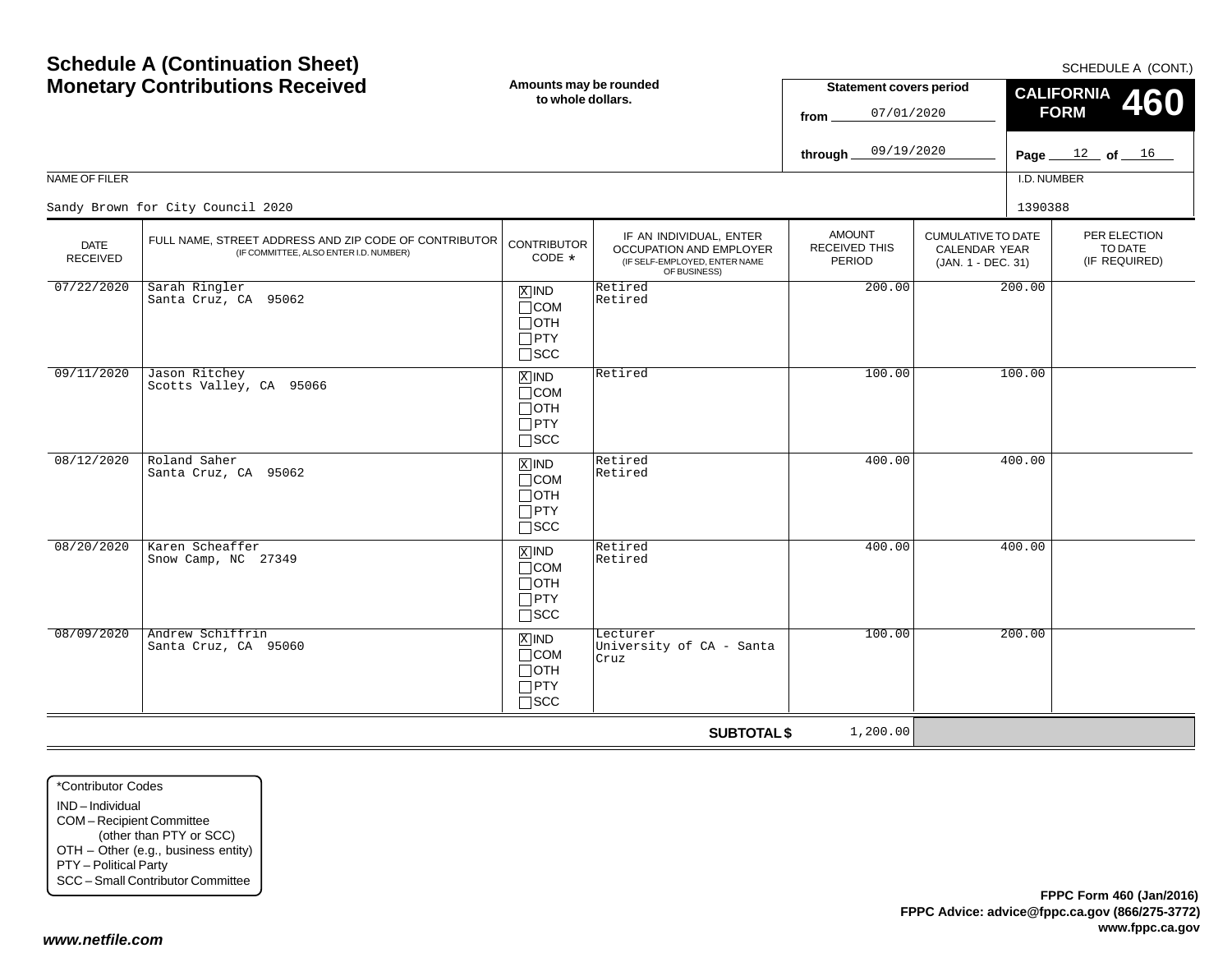| <b>Schedule A (Continuation Sheet)</b><br><b>Monetary Contributions Received</b> |                                                                                                                    | Amounts may be rounded<br>to whole dollars.                                       |                                                                                                     | <b>Statement covers period</b><br>07/01/2020<br>from<br>09/19/2020<br>through. |                                                                         | SCHEDULE A (CONT.)<br><b>CALIFORNIA</b><br>460<br><b>FORM</b><br>Page $13$ of $16$ |                                          |  |
|----------------------------------------------------------------------------------|--------------------------------------------------------------------------------------------------------------------|-----------------------------------------------------------------------------------|-----------------------------------------------------------------------------------------------------|--------------------------------------------------------------------------------|-------------------------------------------------------------------------|------------------------------------------------------------------------------------|------------------------------------------|--|
| NAME OF FILER                                                                    |                                                                                                                    |                                                                                   |                                                                                                     |                                                                                |                                                                         | I.D. NUMBER                                                                        |                                          |  |
|                                                                                  | Sandy Brown for City Council 2020                                                                                  |                                                                                   |                                                                                                     |                                                                                |                                                                         | 1390388                                                                            |                                          |  |
| <b>DATE</b><br><b>RECEIVED</b>                                                   | FULL NAME, STREET ADDRESS AND ZIP CODE OF CONTRIBUTOR<br>(IF COMMITTEE, ALSO ENTER I.D. NUMBER)                    | <b>CONTRIBUTOR</b><br>CODE *                                                      | IF AN INDIVIDUAL, ENTER<br>OCCUPATION AND EMPLOYER<br>(IF SELF-EMPLOYED, ENTER NAME<br>OF BUSINESS) | <b>AMOUNT</b><br><b>RECEIVED THIS</b><br><b>PERIOD</b>                         | <b>CUMULATIVE TO DATE</b><br><b>CALENDAR YEAR</b><br>(JAN. 1 - DEC. 31) |                                                                                    | PER ELECTION<br>TO DATE<br>(IF REQUIRED) |  |
| 09/05/2020                                                                       | Andrew Schiffrin<br>Santa Cruz, CA 95060                                                                           | $X$ IND<br>$\Box$ COM<br>$\Box$ OTH<br>$\Box$ PTY<br>$\square$ SCC                | Lecturer<br>University of CA - Santa<br>Cruz                                                        | 100.00                                                                         |                                                                         | 200.00                                                                             |                                          |  |
| 08/20/2020                                                                       | Sheet Metal, Air, Rail Transportation Workers<br>Transportation Division PAC (SMART TD PAC)<br>N Olmsted, OH 44070 | $\Box$ IND<br>$\Box$ COM<br>$\boxed{\text{X}}$ OTH<br>$\Box$ PTY<br>$\square$ scc |                                                                                                     | 300.00                                                                         |                                                                         | 300.00                                                                             |                                          |  |
| 07/19/2020                                                                       | Jeffrey Smedberg<br>Santa Cruz, CA 95062                                                                           | $\overline{X}$ IND<br>$\Box$ COM<br>$\Box$ OTH<br>$\Box$ PTY<br>$\Box$ scc        | Retired<br>Retired                                                                                  | 200.00                                                                         |                                                                         | 200.00                                                                             |                                          |  |
| 09/18/2020                                                                       | Jane Weed-Pomerantz<br>Santa Cruz, CA 95060                                                                        | $X$ IND<br>$\Box$ COM<br>$\Box$ OTH<br>$\Box$ PTY<br>$\square$ SCC                | Lead Trainer<br>Positive Discipline<br>Association                                                  | 100.00                                                                         |                                                                         | 100.00                                                                             |                                          |  |
| 08/06/2020                                                                       | James Weller<br>Capitola, CA 95010                                                                                 | $X$ IND<br>$\Box$ COM<br>$\Box$ OTH<br>$\Box$ PTY<br>$\Box$ SCC                   | Retired<br>Retired                                                                                  | 250.00                                                                         |                                                                         | 250.00                                                                             |                                          |  |
|                                                                                  |                                                                                                                    |                                                                                   | <b>SUBTOTAL \$</b>                                                                                  | 950.00                                                                         |                                                                         |                                                                                    |                                          |  |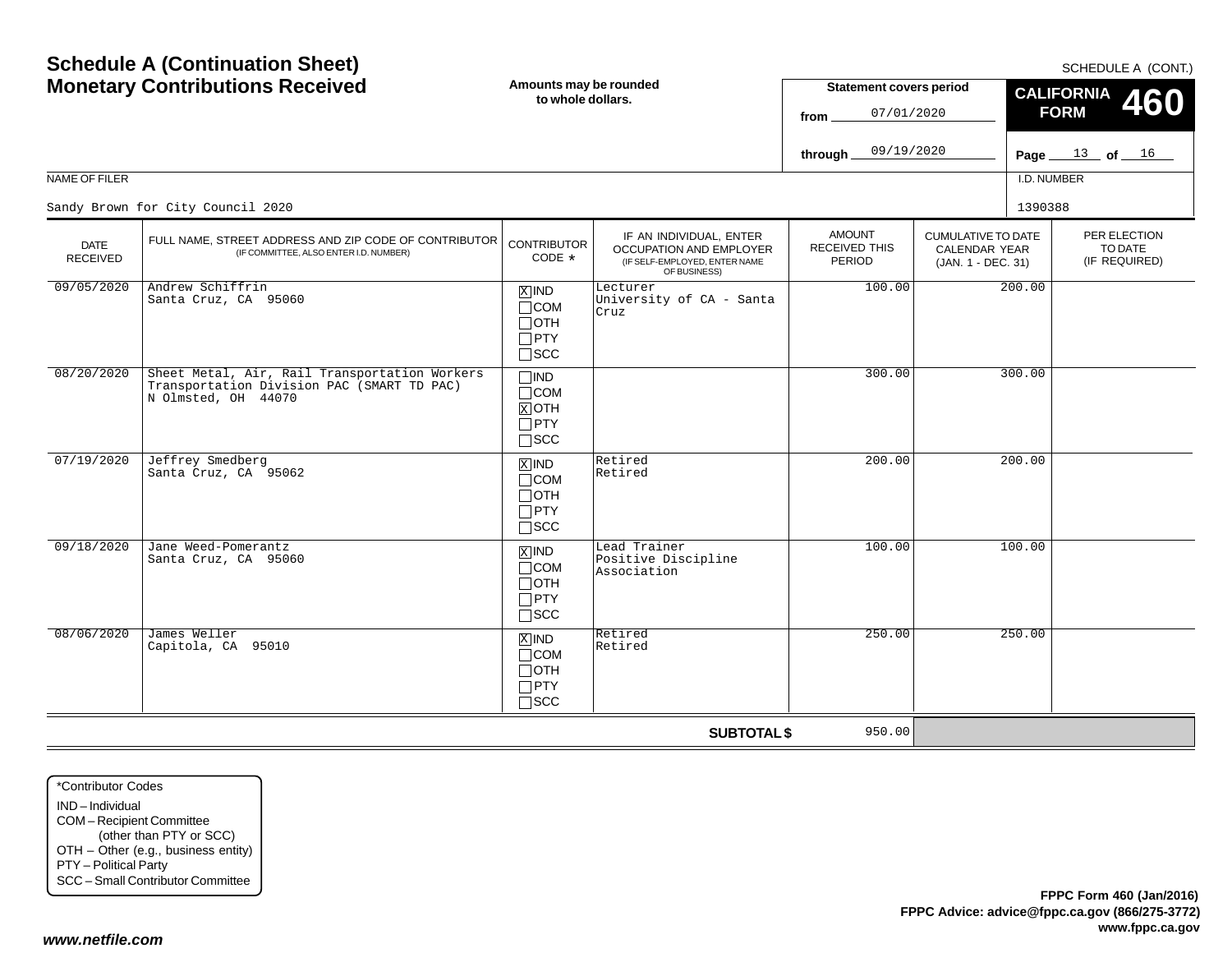| <b>Schedule C</b>              | <b>Nonmonetary Contributions Received</b><br>SEE INSTRUCTIONS ON REVERSE                           |                                                                       | Amounts may be rounded<br>to whole dollars.                                                         |                                            | from | <b>Statement covers period</b><br>07/01/2020<br>09/19/2020<br>through. |                                                                                 | <b>CALIFORNIA</b><br><b>FORM</b> | SCHEDULE C<br>460<br>Page $14$ of $16$   |
|--------------------------------|----------------------------------------------------------------------------------------------------|-----------------------------------------------------------------------|-----------------------------------------------------------------------------------------------------|--------------------------------------------|------|------------------------------------------------------------------------|---------------------------------------------------------------------------------|----------------------------------|------------------------------------------|
| NAME OF FILER                  | Sandy Brown for City Council 2020                                                                  |                                                                       |                                                                                                     |                                            |      |                                                                        |                                                                                 | I.D. NUMBER<br>1390388           |                                          |
| <b>DATE</b><br><b>RECEIVED</b> | FULL NAME, STREET ADDRESS AND<br>ZIP CODE OF CONTRIBUTOR<br>(IF COMMITTEE, ALSO ENTER I.D. NUMBER) | <b>CONTRIBUTOR</b><br>CODE *                                          | IF AN INDIVIDUAL, ENTER<br>OCCUPATION AND EMPLOYER<br>(IF SELF-EMPLOYED, ENTER<br>NAME OF BUSINESS) | DESCRIPTION OF<br><b>GOODS OR SERVICES</b> |      | AMOUNT/<br><b>FAIR MARKET</b><br>VALUE                                 | <b>CUMULATIVE TO</b><br><b>DATE</b><br><b>CALENDAR YEAR</b><br>(JAN 1 - DEC 31) |                                  | PER ELECTION<br>TO DATE<br>(IF REQUIRED) |
| 09/14/2020                     | Santa Cruz for Bernie Political Action<br>Committee (ID# 1390568)<br>Santa Cruz, CA 95060          | $\Box$ IND<br>$X$ COM<br>$\Box$ OTH<br>$\Box$ PTY<br>$\square$ SCC    |                                                                                                     | Flyer                                      |      | 178.00                                                                 |                                                                                 | 178.00                           |                                          |
|                                |                                                                                                    | $\Box$ IND<br>$\Box$ COM<br>$\Box$ OTH<br>$\Box$ PTY<br>$\square$ SCC |                                                                                                     |                                            |      |                                                                        |                                                                                 |                                  |                                          |
|                                |                                                                                                    | $\Box$ IND<br>$\Box$ COM<br>$\Box$ OTH<br>$\Box$ PTY<br>$\square$ SCC |                                                                                                     |                                            |      |                                                                        |                                                                                 |                                  |                                          |
|                                |                                                                                                    | $\Box$ IND<br>$\Box$ COM<br>$\Box$ OTH<br>$\Box$ PTY<br>$\square$ SCC |                                                                                                     |                                            |      |                                                                        |                                                                                 |                                  |                                          |

*Attach additional information on appropriately labeled continuation sheets.*

# **Schedule C Summary**

| <b>Schedule C Summary</b>                                                                                                                                           | *Contributor Codes                                                                      |
|---------------------------------------------------------------------------------------------------------------------------------------------------------------------|-----------------------------------------------------------------------------------------|
| 1. Amount received this period – itemized nonmonetary contributions.<br>178.00                                                                                      | IND – Individual<br>COM-Recipient Committee                                             |
| 0.00                                                                                                                                                                | (other than PTY or SCC)<br>OTH - Other (e.g., business entity)<br>PTY - Political Party |
| 3. Total nonmonetary contributions received this period.<br>178.00<br>(Add Lines 1 and 2. Enter here and on the Summary Page, Column A, Lines 4 and 10.)  TOTAL \$. | SCC - Small Contributor Committee                                                       |

**SUBTOTAL \$**

178.00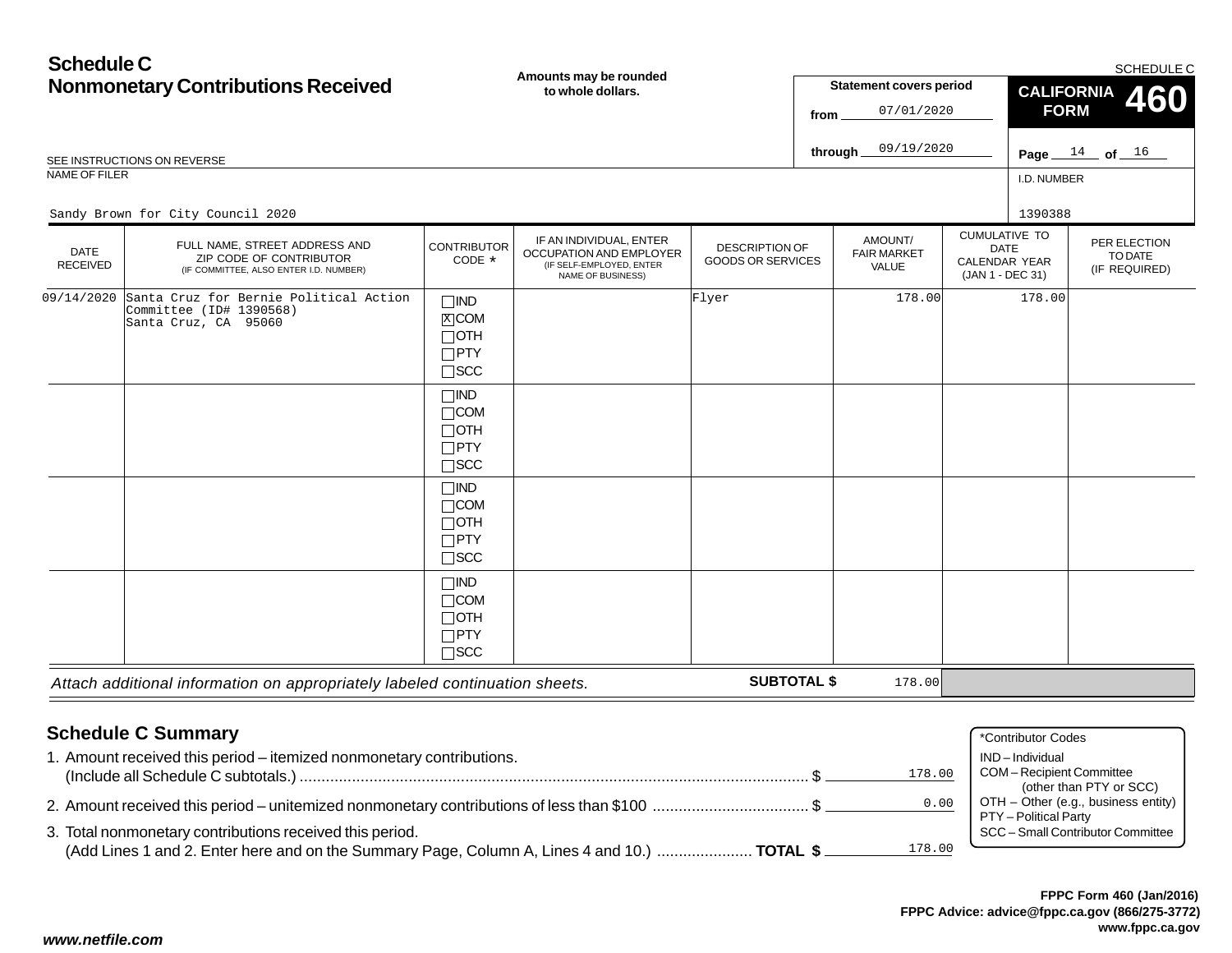|                                   |                        |                         | SCHEDULE E                                                       |
|-----------------------------------|------------------------|-------------------------|------------------------------------------------------------------|
| <b>Schedule E</b>                 | Amounts may be rounded | Statement covers period | CALIFORNIA 460                                                   |
| <b>Payments Made</b>              | to whole dollars.      | 07/01/2020<br>from      | <b>FORM</b>                                                      |
| SEE INSTRUCTIONS ON REVERSE       |                        | 09/19/2020<br>through.  | Page $15$<br>of $\rule{1.5cm}{0.15cm}$ 0f $\rule{1.5cm}{0.15cm}$ |
| NAME OF FILER                     |                        |                         | I.D. NUMBER                                                      |
| Sandy Brown for City Council 2020 |                        |                         | 1390388                                                          |

**CODES:** If one of the following codes accurately describes the payment, you may enter the code. Otherwise, describe the payment.

| <b>CMP</b> | campaign paraphernalia/misc.                                  | <b>MBR</b> | member communications                        |      | RAD radio airtime and production costs                    |
|------------|---------------------------------------------------------------|------------|----------------------------------------------|------|-----------------------------------------------------------|
| <b>CNS</b> | campaign consultants                                          |            | MTG meetings and appearances                 | RFD. | returned contributions                                    |
| CTB        | contribution (explain nonmonetary)*                           | OFC        | office expenses                              |      | SAL campaign workers' salaries                            |
|            | CVC civic donations                                           | PEI        | petition circulating                         | TELI | t.v. or cable airtime and production costs                |
| FIL        | candidate filing/ballot fees                                  | PHO.       | phone banks                                  |      | TRC candidate travel, lodging, and meals                  |
| <b>FND</b> | fundraising events                                            | POL        | polling and survey research                  |      | TRS staff/spouse travel, lodging, and meals               |
| IND.       | independent expenditure supporting/opposing others (explain)* |            | POS postage, delivery and messenger services | TSF  | transfer between committees of the same candidate/sponsor |
| LEG        | legal defense                                                 | PRO        | professional services (legal, accounting)    |      | VOT voter registration                                    |
| LIT.       | campaign literature and mailings                              |            | print ads                                    |      | WEB information technology costs (internet, e-mail)       |

| NAME AND ADDRESS OF PAYEE<br>(IF COMMITTEE, ALSO ENTER I.D. NUMBER)                                  | CODE           | <b>OR</b> | DESCRIPTION OF PAYMENT |                    | AMOUNT PAID |
|------------------------------------------------------------------------------------------------------|----------------|-----------|------------------------|--------------------|-------------|
| Community Printers<br>Santa Cruz, CA 95062                                                           | $\texttt{CMP}$ |           |                        |                    | 1,484.71    |
| Community Printers<br>Santa Cruz, CA 95062                                                           | LIT            |           |                        |                    | 1,258.70    |
| Dani Drysdale<br>Santa Cruz, CA 95060                                                                | SAL            |           |                        |                    | 1,000.00    |
| * Payments that are contributions or independent expenditures must also be summarized on Schedule D. |                |           |                        | <b>SUBTOTAL \$</b> | 3,743.41    |

## **Schedule E Summary**

|                                                                                                                              | 5,382.45 |
|------------------------------------------------------------------------------------------------------------------------------|----------|
|                                                                                                                              | 104.48   |
|                                                                                                                              | 0.00     |
| 4. Total payments made this period. (Add Lines 1, 2, and 3. Enter here and on the Summary Page, Column A, Line 6.)  TOTAL \$ | 5,486.93 |